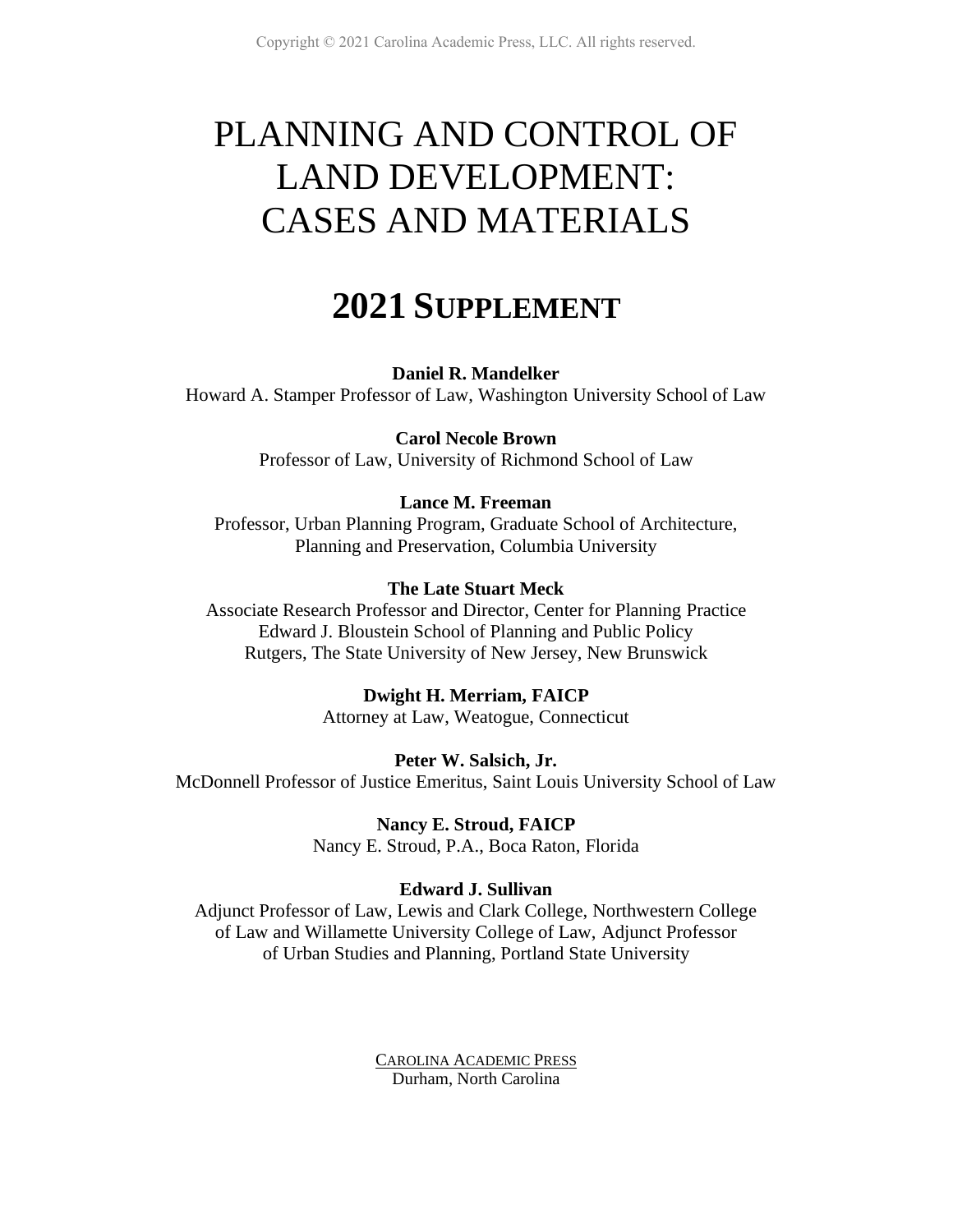Copyright © 2021 Carolina Academic Press, LLC. All rights reserved.

Copyright © 2021 Carolina Academic Press, LLC All Rights Reserved

#### **Carolina Academic Press**

700 Kent Street Durham, North Carolina 27701 Telephone (919) 489-7486 Fax (919) 493-5668 E-mail: cap@cap-press.com www.cap-press.com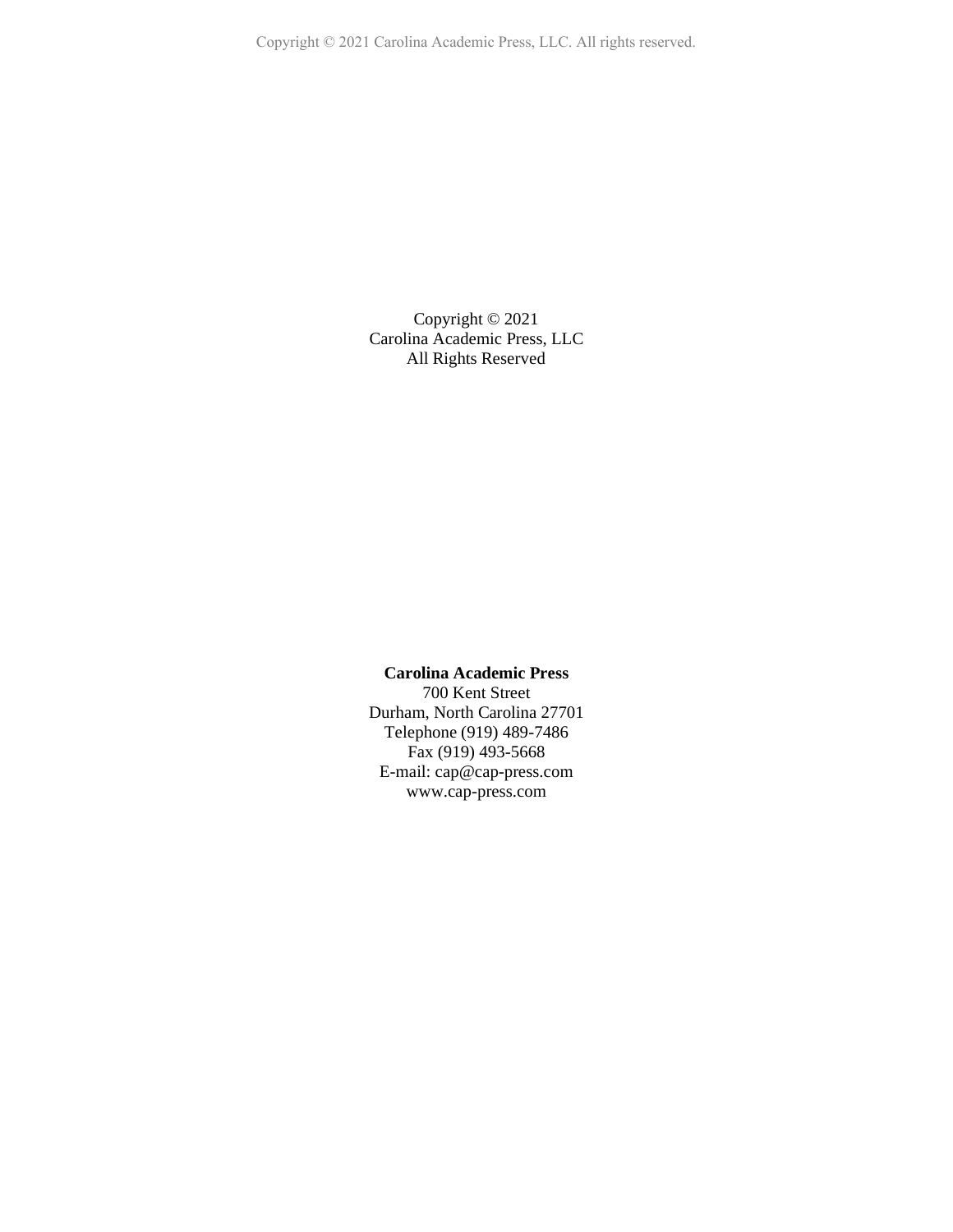#### **Table of Contents**

| Chapter 1 • An Introduction to Land Use Controls |  |
|--------------------------------------------------|--|
| A. Early Land Regulation                         |  |
| B. The Colonial Era in America                   |  |
| C. The Modern Era                                |  |
| D. The Rise of Zoning                            |  |

Pg. 11 at the end of the first paragraph after "contaminants to the single family ideal," add: Brady, *Turning Neighbors into Nuisances*, 134 Harv. L. Rev. 1609 (2021) (discussing the legal history of the apartment).

| E. Nuisance Law                                     | 15 |
|-----------------------------------------------------|----|
| Boye y. Donner-Hanna Coke Co.                       | 15 |
| Notes and Questions                                 | 20 |
| F. The Late 20th and Early 21st Centuries           | 27 |
| G. Conclusion                                       | 30 |
| Chapter 2 • The Constitution and Land Use Controls: |    |
| <b>Origins, Limitations, and Federal Remedies</b>   | 33 |
| A. The Takings Issue                                | 33 |

Pg. 33 in the second paragraph after the citation to Levmore, add: *see also* Ely*, "All Temperate and Civilized Governments;" a Brief History of Just Compensation in the Nineteenth Century*, Brigham-Kanner Property Rights Journal, Volume 10, Vanderbilt Law Research Paper No. 21-08, https://papers.ssrn.com/sol3/papers.cfm?abstract\_id=3790638 (February 22, 2021) (exploring the origins of just compensation).

| [1] Eminent Domain         | 34 |
|----------------------------|----|
| Kelo v. City of New London | 35 |
| Notes and Questions        |    |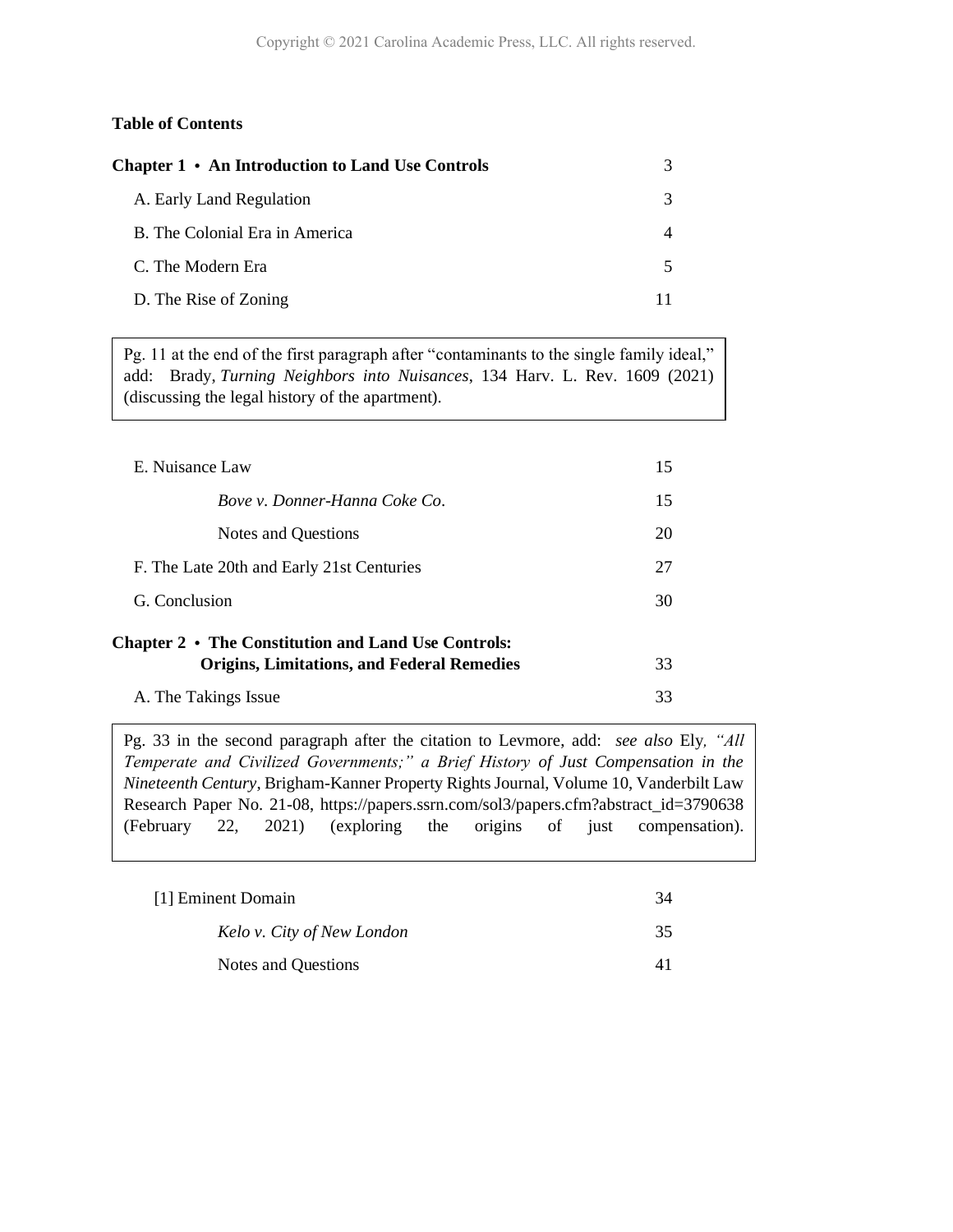Pg. 43 at the end of the citation to Tutt in the next to last paragraph of Note 4, add: *See also* Root, *Thomas and Gorsuch Say Kelo Eminent Domain Ruling 'Was Wrong the Day It Was Decided' and 'Remains Wrong Today'*, Reason: Free Minds and Free Markets, [https://reason.com/2021/07/02/thomas-and-gorsuch-say-kelo-eminent](https://reason.com/2021/07/02/thomas-and-gorsuch-say-kelo-eminent-domain-ruling-was-wrong-the-day-it-was-decided-and-remains-wrong-today/)[domain-ruling-was-wrong-the-day-it-was-decided-and-remains-wrong-today/](https://reason.com/2021/07/02/thomas-and-gorsuch-say-kelo-eminent-domain-ruling-was-wrong-the-day-it-was-decided-and-remains-wrong-today/) ; Connecticut Law Review Library, OpenCommons@UConn, [https://opencommons.uconn.edu/law\\_review/index.2.html](https://opencommons.uconn.edu/law_review/index.2.html) (for more than one-half dozen articles discussing the *Kelo* decision).

| [2] Regulatory Takings                 | 45 |
|----------------------------------------|----|
| [a] The Early Supreme Court Cases      | 46 |
| Pennsylvania Coal Co. v. Mahon         | 47 |
| <b>Notes and Questions</b>             | 51 |
| A Note on the <i>Keystone</i> Case     | 52 |
| Village of Euclid v. Ambler Realty Co. | 53 |
| Ambler Realty Co. v. Village of Euclid | 57 |
| Village of Euclid v. Ambler Realty Co. | 58 |
| <b>Notes and Questions</b>             | 64 |
| A Critique: Tarlock, Euclid Revisited  | 65 |
| <b>Notes and Questions</b>             | 67 |
|                                        |    |

Pg. 69 at the end of Note 6, add: Rosser, *The Euclid Proviso*, \_\_\_ Wash. L. Rev. \_\_\_ (forthcoming 2021) (arguing that the Euclid Proviso, which allows regional concerns to trump local zoning when required by the general welfare should play a larger role in zoning's second century); Brady, *Turning Neighborsinto Nuisances*, 134 Harv. L. Rev. 1609 (2021) (discussing the legal history of the apartment).

| A Note on Facial and As-Applied Challenges:<br>Nectow v. City of Cambridge | 69         |
|----------------------------------------------------------------------------|------------|
| [b] The Balancing Test                                                     | 71         |
| Penn Central Transportation Co. v. City of New York                        | 72         |
| Notes and Questions                                                        | 84         |
| A Note on Physical Occupation as a Per Se Taking                           | $_{\rm X}$ |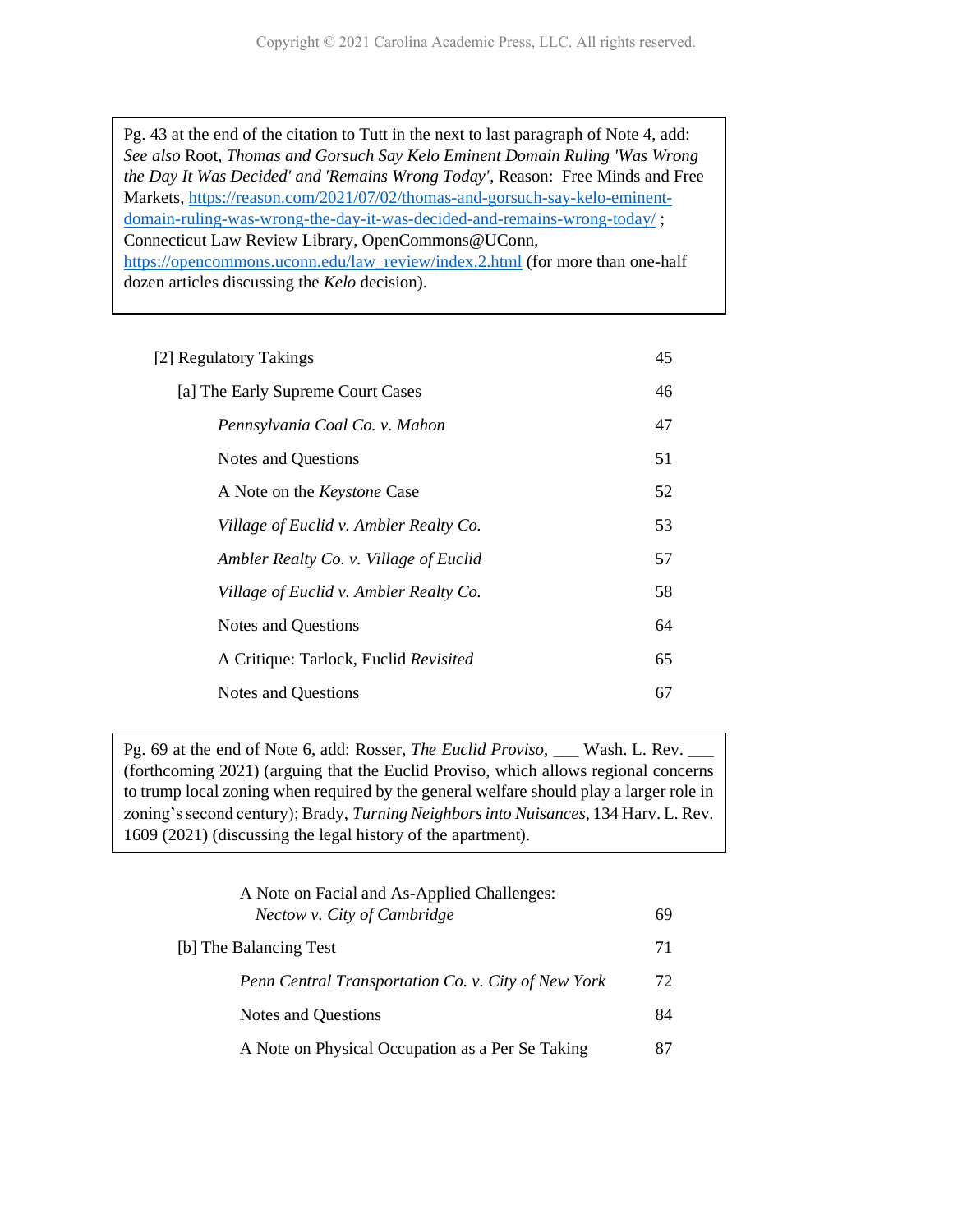Pg.90 after the paragraph on *Intermittent flooding* and before More on "Facial" and "As-Applied" Takings Challenges, add the following:

*Cedar Point Nursery*. In *Cedar Point Nursery v. Hassid*, 141 S. Ct. 2063 (June 23, 2021), "the Court considered whether the uncompensated appropriation of an easement that is limited in time effects a per se physical taking under the Fifth Amendment. A California access regulation grante[d] labor organizations a 'right to take access' to an agricultural employer's property in order to solicit support for unionization. Cal. Code Regs., tit. 8,  $\S20900(e)(1)(C)$ . The regulation mandate[d] that agricultural employers allow union organizers onto their property for up to three hours per day, 120 days per year. Organizers from the United Farm Workers sought to take access to property owned by two California growers—Cedar Point Nursery and Fowler Packing Company. The growers filed suit in Federal District Court seeking to enjoin enforcement of the access regulation on the grounds that it appropriated without compensation an easement for union organizers to enter their property and therefore constituted an unconstitutional per se physical taking under the Fifth and Fourteenth Amendments. The District Court denied the growers' motion for a preliminary injunction and dismissed the complaint, holding that the access regulation did not constitute a per se physical taking because it did not allow the public to access the growers' property in a permanent and continuous manner. A divided panel of the [Ninth Circuit] Court of Appeals affirmed, and rehearing en banc was denied over dissent." The Supreme Court reversed and remanded holding that California's access regulation constitutes a per se physical taking. Rose Law, Cedar Point Nursery v. Hassid (US 20- 107 06/23/2021) Right to Take Access to Agricultural Employers' Property for Union Organizing/Per Se Physical Taking, [https://joeroselaw.com/2021/06/cedar-point](https://joeroselaw.com/2021/06/cedar-point-nursery-v-hassid-us-20-107-06-23-2021-right-to-take-access-to-agricultural-employers-property-for-union-organizing-pe-se-physical-taking/)[nursery-v-hassid-us-20-107-06-23-2021-right-to-take-access-to-agricultural](https://joeroselaw.com/2021/06/cedar-point-nursery-v-hassid-us-20-107-06-23-2021-right-to-take-access-to-agricultural-employers-property-for-union-organizing-pe-se-physical-taking/)[employers-property-for-union-organizing-pe-se-physical-taking/](https://joeroselaw.com/2021/06/cedar-point-nursery-v-hassid-us-20-107-06-23-2021-right-to-take-access-to-agricultural-employers-property-for-union-organizing-pe-se-physical-taking/) (June 23, 2021) .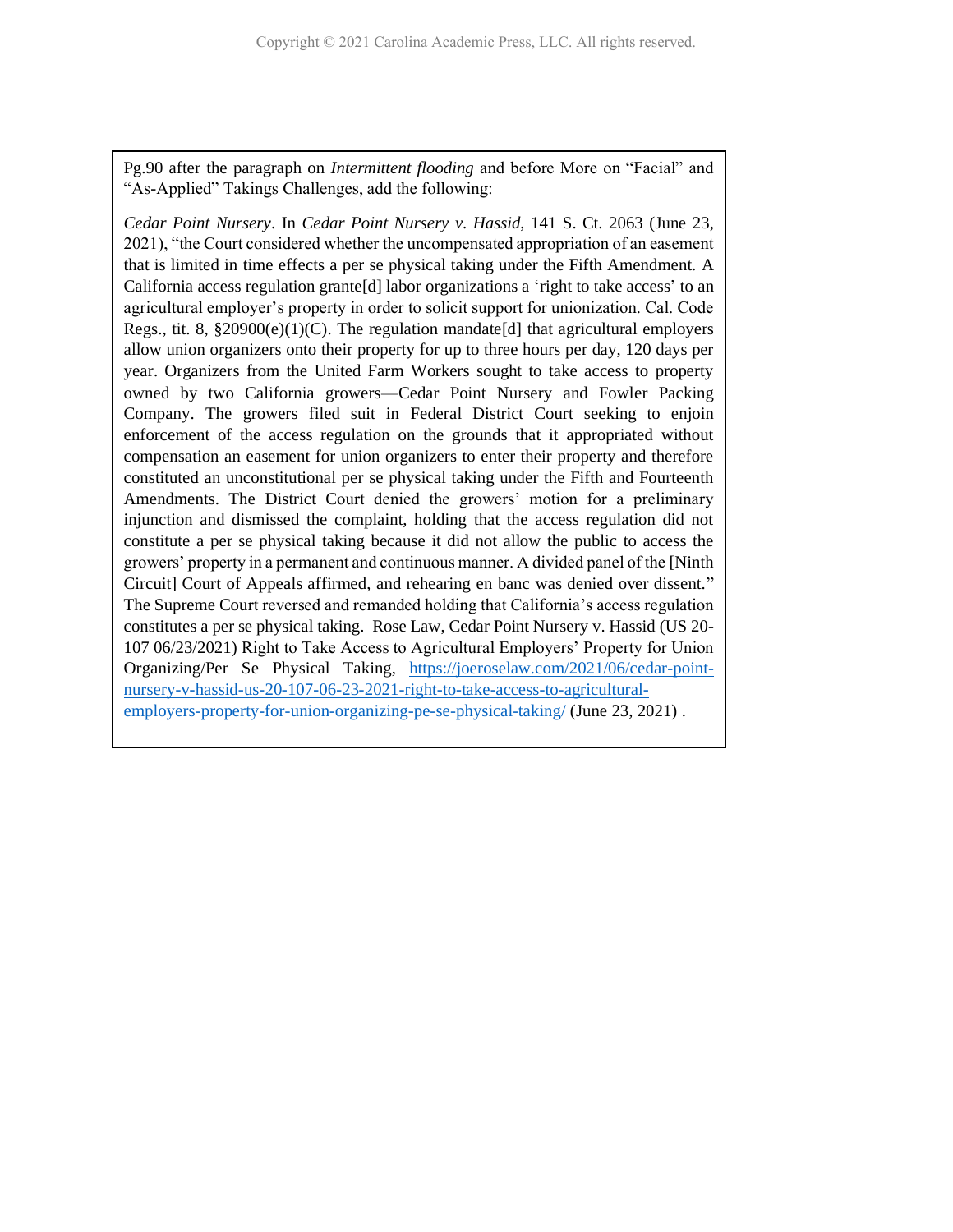| More on "Facial" and "As-Applied"<br><b>Takings Challenges</b>                       | 90  |
|--------------------------------------------------------------------------------------|-----|
| [c] Unconstitutional Conditions: The Nexus and<br><b>Rough Proportionality Tests</b> | 90  |
| [i] The "Nexus" Test                                                                 | 90  |
| Nollan v. California Coastal Commission                                              | 90  |
| Notes and Questions                                                                  | 96  |
| [ii] The "Rough Proportionality" Test                                                | 98  |
| Dolan v. City of Tigard                                                              | 98  |
| Notes and Questions                                                                  | 107 |
| A Note on <i>Nollan</i> and <i>Dolan</i> Applied                                     | 110 |

Pg. 111 at the end of A *Note on* Nollan and Dolan *Applied*, create a new paragraph and add the following: Recently, in *Pietsch v. Ward Cty.,* 991 F.3d 907 (8th Cir. 2021), Landowners brought procedural due process claim alleging that county's ordinance requiring them to dedicate a predetermined fee title right of way to the county as a condition for approval of their plat application violated their procedural due process rights. The Eighth Circuit Court of Appeals found that this was "an impermissible attempt to recast a Takings claim" thereby "conflat[ing] takings and due process law." The court further stated that the landowners "thus have a remedy for unconstitutional exactions under the Takings clause. . . . They cannot claim a redundant remedy under the due process clause." *Id.* at 909.

| [3] Removal of the "Substantially Advances" Test | 111 |
|--------------------------------------------------|-----|
| Lingle v. Chevron U.S.A. Inc.                    | 111 |
| Notes and Questions                              | 118 |
| [4] The Inverse Condemnation Remedy              | 119 |
| First English Evangelical Lutheran Church of     |     |
| Glendale v. County of Los Angeles                | 119 |
| Notes and Questions                              | 128 |
| [5] A Per Se Takings Rule                        | 131 |
| Lucas v. South Carolina Coastal Council          | 131 |
| Notes and Questions                              | 138 |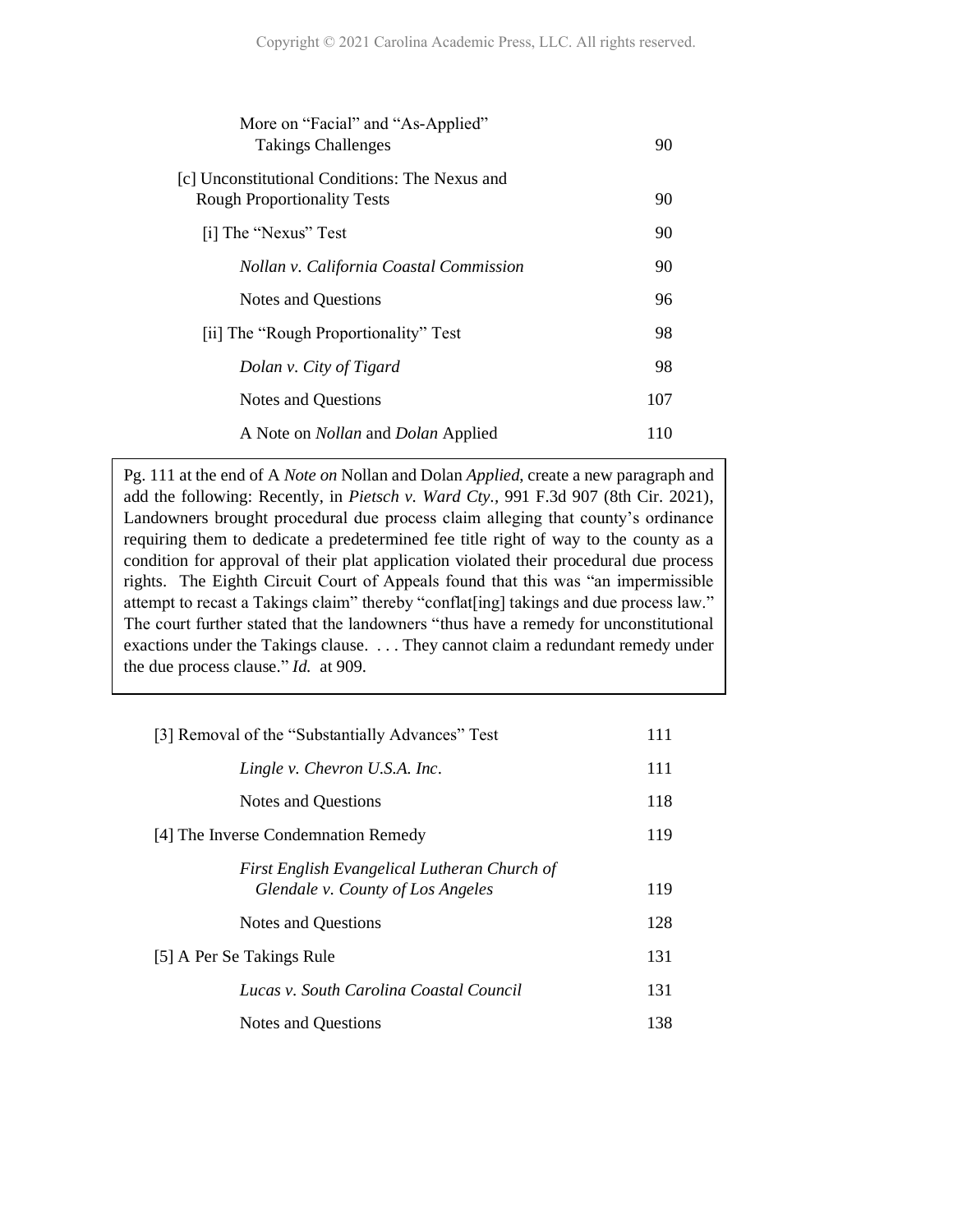Pg. 140 at the end of Note 5, add: Stein, *Swallowing Its Own Tail: The Circular Grammar of Background Principles Under Lucas*, 71 Fla. L. Rev. F. 246 (2021).

| A Note on How the Courts Have Drawn the              |     |
|------------------------------------------------------|-----|
| Teeth of the <i>Lucas</i> Decision                   | 140 |
| [6] Penn Central Vindicated                          | 143 |
| Tahoe-Sierra Preservation Council, Inc. v.           |     |
| Tahoe Regional Planning Agency, Inc.                 | 143 |
| Notes and Questions                                  | 152 |
| [7] The Denominator Issue                            | 154 |
| Murr v. Wisconsin                                    | 154 |
| Notes and Questions                                  | 159 |
| [8] Federal Takings Executive Orders and Federal and |     |
| <b>State Takings Legislation</b>                     | 159 |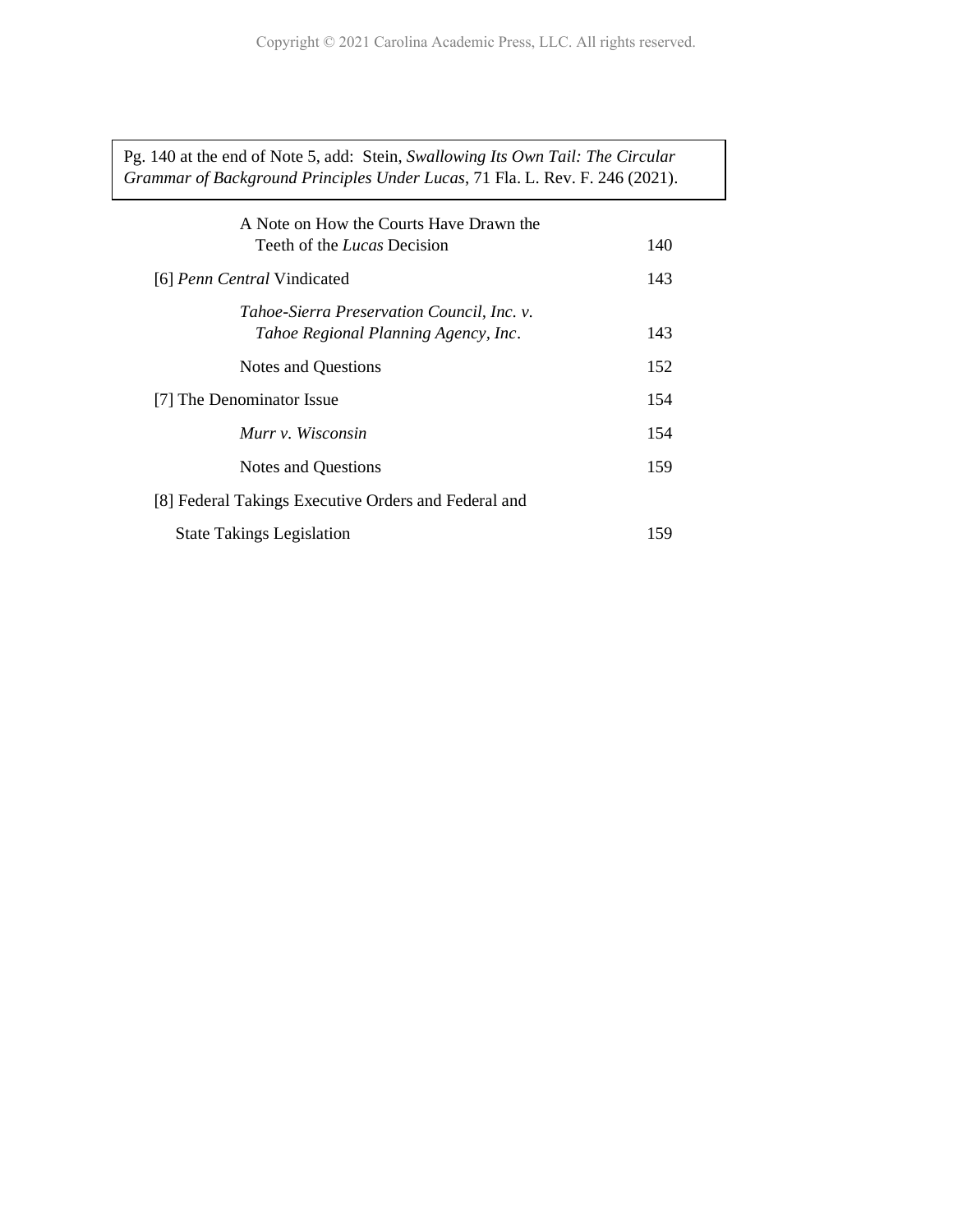Pg. 160 as a new paragraph at the end of the paragraph on *Federal takings legislation*, add the following: *PennEast Pipeline Co., LLC v. New Jersey, No*., 2021 WL 2653262 (U.S. June 29, 2021) (federal eminent domain against land in which the state has an interest). **"**In *PennEast Pipeline Co. v. New Jersey,* the Court considered the following issues: (1) Whether the Natural Gas Act delegates to Federal Energy Regulatory Commission certificate-holders the authority to exercise the federal government's eminent-domain power to condemn land in which a state claims an interest; and (2) whether the U.S. Court of Appeals for the 3rd Circuit properly exercised jurisdiction over this case. Congress passed the Natural Gas Act in 1938 to regulate the transportation and sale of natural gas in interstate commerce. To build an interstate pipeline, a natural gas company must obtain from the Federal Energy Regulatory Commission a certificate reflecting that such construction "is or will be required by the present or future public convenience and necessity." 15 U. S. C. §717f(e). As originally enacted, the NGA did not provide a mechanism for certificate holders to secure property rights necessary to build pipelines, often leaving certificate holders with only an illusory right to build. Congress remedied this defect in 1947 by amending the NGA to authorize certificate holders to exercise the federal eminent domain power, thereby ensuring that certificates of public convenience and necessity could be given effect. See §717f(h). FERC granted petitioner PennEast Pipeline Co. a certificate of public convenience and necessity authorizing construction of a 116-mile pipeline from Pennsylvania to New Jersey. Several parties, including respondent New Jersey, petitioned for review of FERC's order in the D. C. Circuit. The D. C. Circuit has held those proceedings in abeyance pending resolution of this case. PennEast filed various complaints in Federal District Court in New Jersey seeking to exercise the federal eminent domain power under §717f(h) to obtain rights-of-way along the pipeline route approved by FERC. As relevant here, PennEast sought to condemn parcels of land in which either New Jersey or the New Jersey Conservation Foundation asserts a property interest. New Jersey moved to dismiss PennEast's complaints on sovereign immunity grounds. The District Court denied the motion, and it granted PennEast's requests for a condemnation order and preliminary injunctive relief. The Third Circuit vacated the District Court's order insofar as it awarded PennEast relief with respect to New Jersey's property interests. The Third Circuit concluded that because §717f(h) did not clearly delegate to certificate holders the Federal Government's ability to sue nonconsenting States, PennEast was not authorized to condemn New Jersey's property. The Supreme Court reversed holding that section 717f(h) authorizes FERC certificate holders to condemn all necessary rights-of-way, whether owned by private parties or States."

| A Note on the Takings Clause Literature                                         | 162 |
|---------------------------------------------------------------------------------|-----|
| B. Substantive Due Process Limitations Under the<br><b>Federal Constitution</b> | 162 |
| George Washington University v. District of Columbia                            | 163 |
| Notes and Questions                                                             | 169 |
| C. Equal Protection Limitations Under the Federal Constitution                  | 171 |
| Village of Willowbrook v. Olech                                                 | 172 |
| Notes and Questions                                                             | 174 |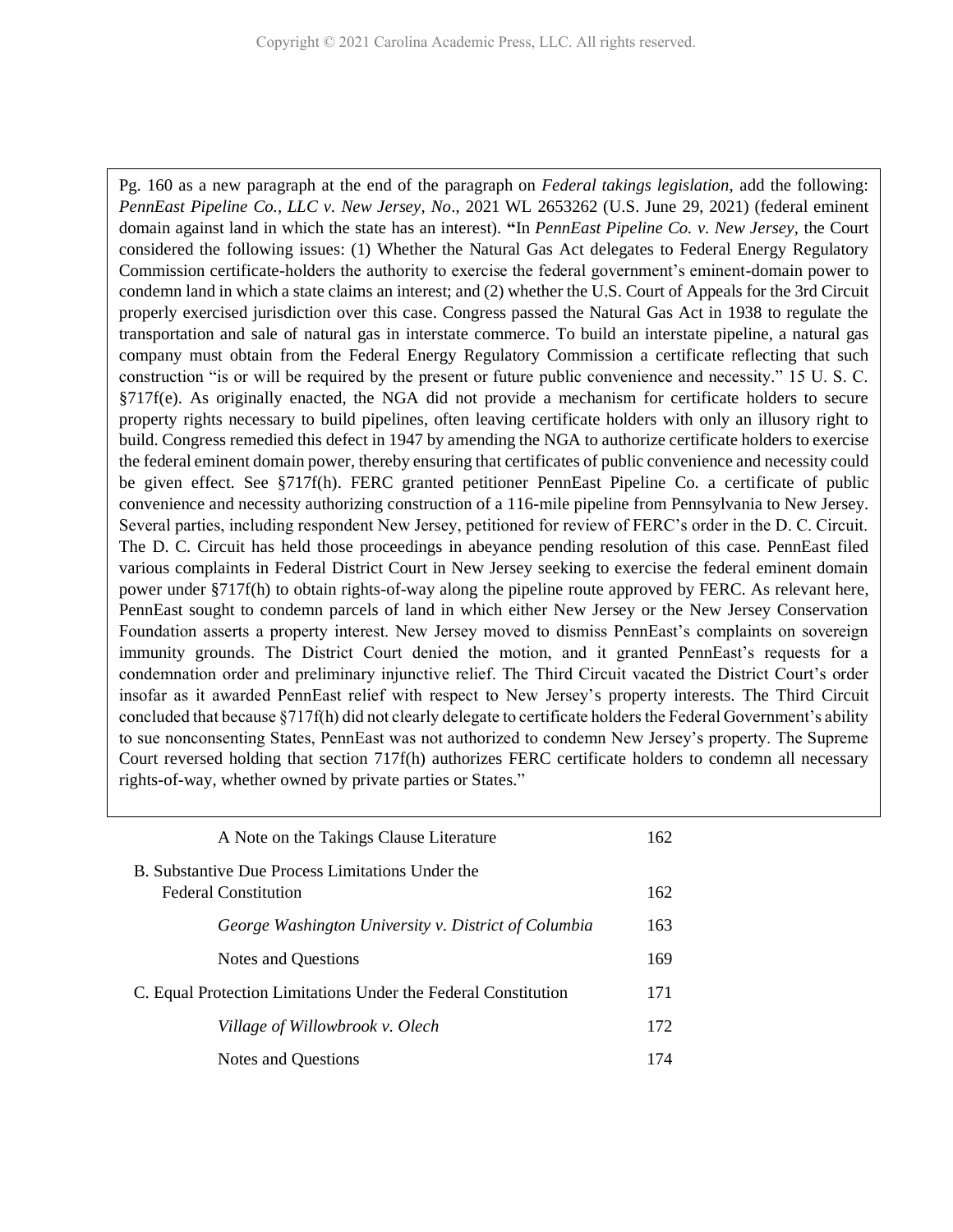Pg. 175 at the end of Note 3, add: *Two Parks, LLC v. Kershaw Cty., S.C.,* No. CV 3:18-2576-MGL, 2021 WL 492439, at \*5 (D.S.C. Feb. 10, 2021) (class of one Equal Protection case in which the district court upheld the denial of a rezoning application).

| D. Federal Remedies for Constitutional Violations             | 176 |  |
|---------------------------------------------------------------|-----|--|
| [1] Relief Under Section 1983 of the Federal Civil Rights Act | 176 |  |
| [a] The Scope of Section 1983                                 | 177 |  |
| [b] Custom and Policy                                         | 177 |  |
| [c] Procedural Due Process Action                             | 178 |  |
| [d] State Tort Liability Analogy                              | 179 |  |
| [e] Immunity from Section 1983 Liability                      | 179 |  |
| [f] Damages and Attorney's Fees                               | 181 |  |
| Problem                                                       | 183 |  |
| [2] Barriers to Judicial Relief: Ripeness                     | 183 |  |
| Knick v. Township of Scott, Pennsylvania                      | 184 |  |
| Notes and Questions                                           | 189 |  |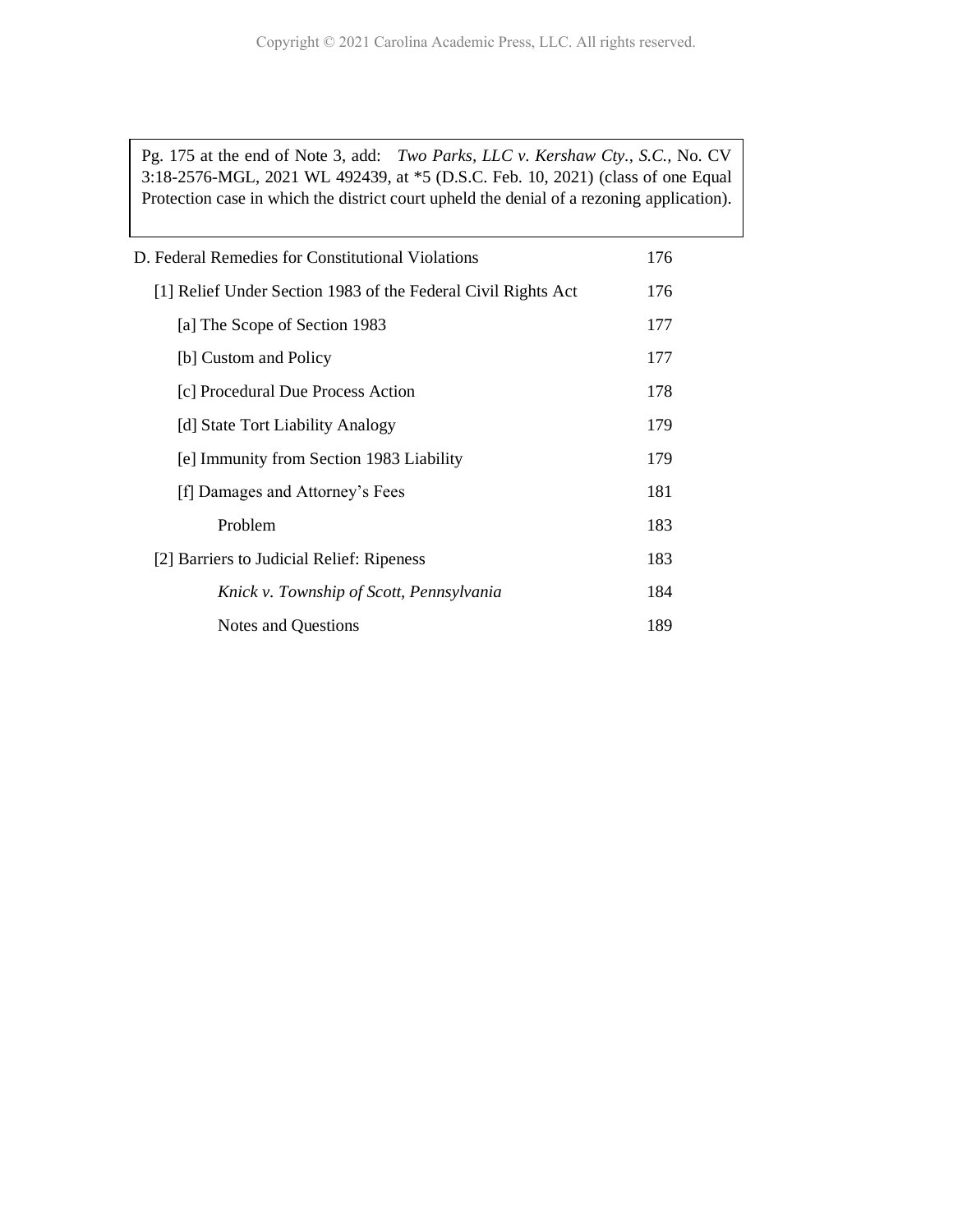Pg. 190 at the end of the second paragraph in Note 2 in which *A.A. Profiles, Inc. v. Cty of Ft. Lauderdale* is discussed, add: In *S. Grande View Dev. Co., Inc. v. City of Alabaster, Alabama,* 1 F.4th 1299 (11th Cir. 2021), a real estate developer brought a § 1983 action after the city rezoned a parcel owned by the developer. The developer alleged that the city ordinance was a regulatory taking without just compensation. The court found that the case was ripe for adjudication even though the developer did not apply for a variance because the city passed a specific ordinance, over the developer's objection, that targeted the developer's parcel and without allowing the developer a means of relief under state law.

Pg. 190 at the end of Note 2, add the following as a new paragraph: *Pakdel v. City & Cty. of San Francisco, California*, 141 S. Ct. 2226 (2021), partial owners of a multiunit residential building owned as tenants in common brought a § 1983 against the city for a regulatory taking without just compensation. The owners alleged that the city ordinance, "conditioning the conversion of the building to a condominium arrangement on the owners offering the tenant in their unit a lifetime lease" was an unconstitutional regulatory taking. The Court found that the city denied the owners' request for a property-law exemption from the ordinance and that city's position was definitive, either the owners would face an enforcement action if they did not execute the lifetime lease. The Court held that the owners did not have to comply with administrative procedures and exhaust the state administrative remedies in order to satisfy the finality requirement for bringing a regulatory taking claim when the government has reached a conclusive position.

Pg. 191 at the end of Note 4, add the following: LeBlanc, *Property Rights Are Constitutional Rights:* Knick v. Township of Scott, 48 S.U.L. Rev. 257 (2021) (Comment examining courts' increasing willingness to rule in favor of government over property owners).

[3] Barriers to Judicial Relief: Abstention 191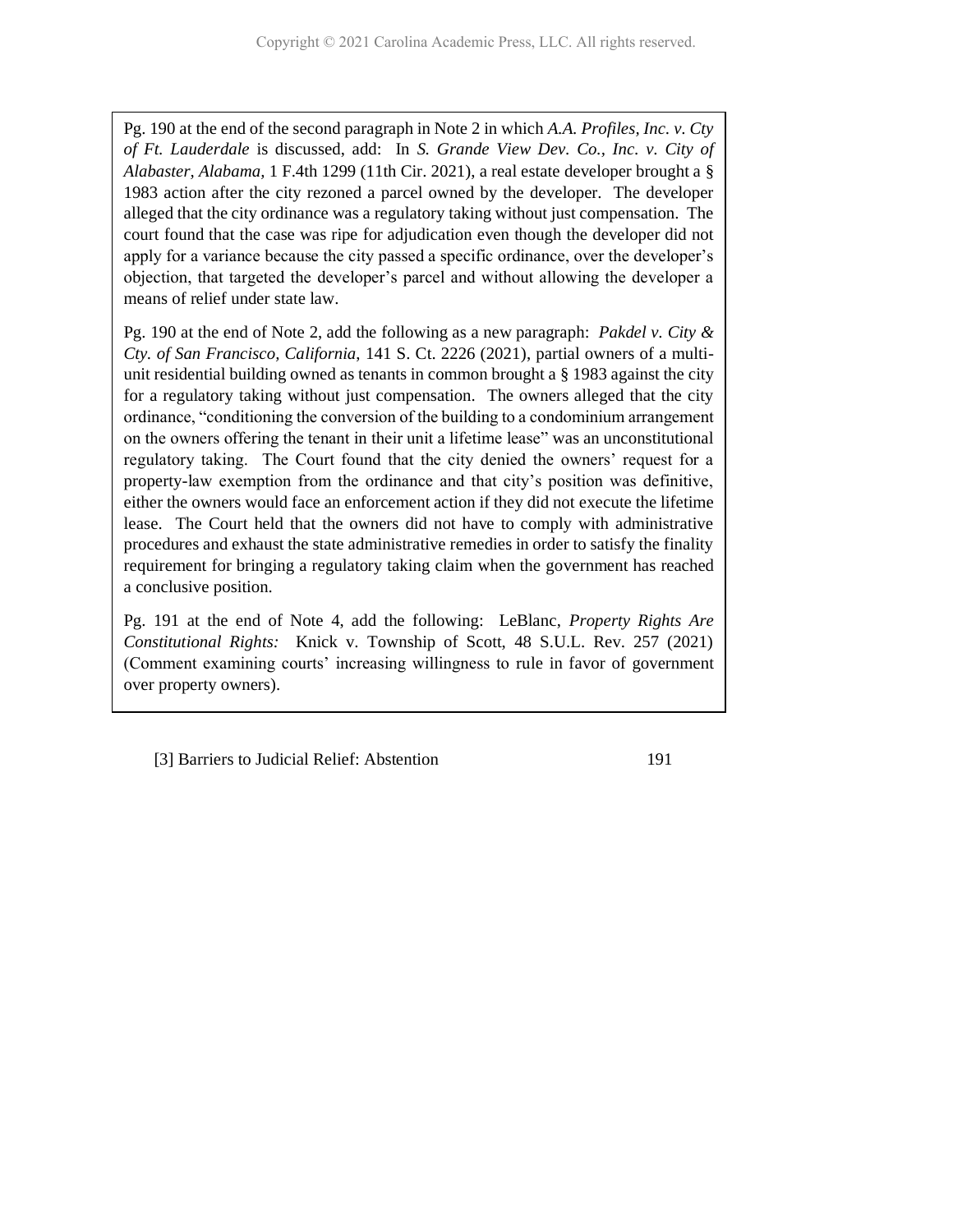Pg. 193 as the last paragraph before the *Problem*, add the following:

Recently, in *SI Res. Inc. v. City of Manchester, Missouri*, No. 4:20CV1465 JCH, 2021 WL 1238213 (E.D. Mo. Apr. 2, 2021), the court stated the following regrading *Younger*  abstention: The Eighth Circuit considers three issues when deciding whether *Younger* abstention is appropriate.

> First, does the underlying state proceeding fall within one of the . . . "exceptional circumstances" where *Younger* abstention is appropriate? Second, if the underlying proceeding fits within a *Younger* category, does the state proceeding satisfy what are known as the "*Middlesex*" factors? And third, even if the underlying state proceeding satisfies the first two inquiries, is abstention nevertheless inappropriate because an exception to abstention applies?

After determining that the *Younger* exception applies to a state court action, the court has to "consider the three 'additional factors' that the Supreme Court articulated in *Middlesex*, 457 U.S. at 432. Before invoking *Younger*, a federal court must consider: (1) whether there is an ongoing state proceeding that is judicial in nature, (2) which implicates an important state interest, and (3) provides an adequate opportunity to raise federal challenges."

| <b>Problem</b>                                    | 193 |
|---------------------------------------------------|-----|
| Chapter $3 \cdot$ Control of Land Use by Zoning   | 195 |
| A. The History and Structure of the Zoning System | 195 |
| [1] Some History                                  | 195 |
| [2] Zoning Enabling Legislation                   | 196 |

Pg. 197 at the end of the paragraph that begins, "As one might suspect," add the following: Nolon, *Death of Dillon's Rule: Local Autonomy to Control Land Use*, \_\_ Pace L. Rev.  $\frac{1}{2}$  (forthcoming 2021) (analyzing the extent to which the narrow construction Rule has served as a clutch on the exercise of local land use authority despite the fact that it has been has been overruled by constitutional provisions, state legislation, and judicial decisions in at least 40 states) , https://papers.ssrn.com/sol3/papers.cfm?abstract\_id=3709379.

| A Standard State Zoning Enabling Act | 198 |
|--------------------------------------|-----|
| Notes and Questions                  | 199 |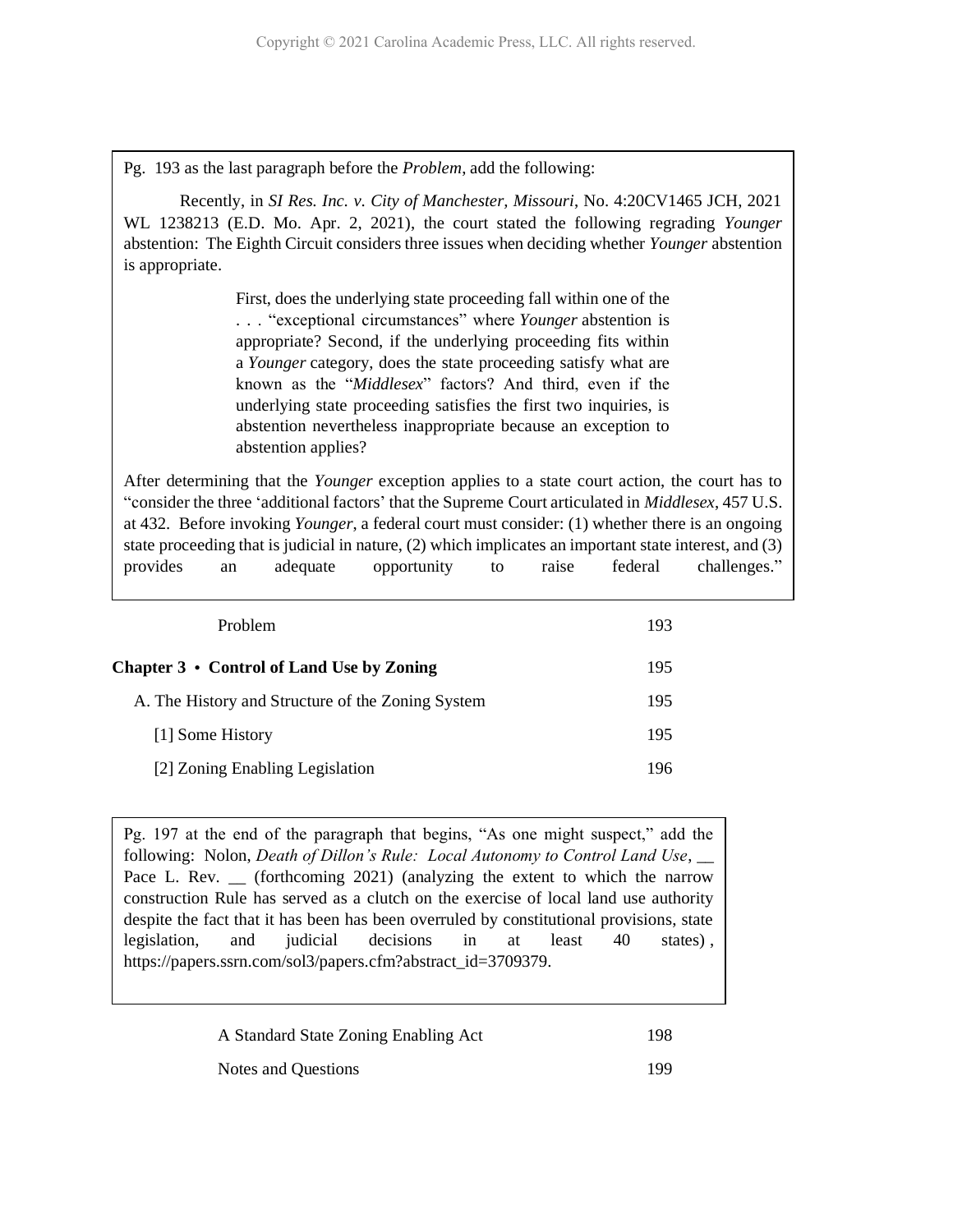Pg. 200 at the end of Note 4, add: *See also* Serkin, *The Wicked Problem of Zoning,* 73 Vand. L. Rev. 1879 (2020) (identifying different goals zoning can serve, demonstrating that zoning disputes are seldom simple, and arguing that such disputes are more easily resolved by focusing explicitly on the pace of neighborhood change).

| A Note on Contemporary Approaches to Zoning<br><b>Enabling Legislation</b> | 200 |
|----------------------------------------------------------------------------|-----|
| General Laws of Rhode Island Title 45                                      | 201 |
| Notes and Questions                                                        | 203 |
| [3] The Zoning Ordinance                                                   | 203 |
| Notes and Questions                                                        | 204 |
| Problem                                                                    | 206 |
| B. Zoning Litigation in State Courts                                       | 207 |
| Problem                                                                    | 207 |
| [1] Standing                                                               | 208 |
| Center Bay Gardens, LLC v. City of Tempe City Council                      | 208 |
| Notes and Questions                                                        | 214 |
| [2] Exhaustion of Remedies                                                 | 217 |
| Ben Lomond, Inc. v. Municipality of Anchorage                              | 217 |
| Notes and Questions                                                        | 221 |
| Problem                                                                    | 223 |
| [3] Securing Judicial Review                                               | 223 |
| Copple v. City of Lincoln                                                  | 224 |
| Notes and Questions                                                        | 226 |
| [4] Remedies in Land Use Cases                                             | 227 |
| [a] Forms of Remedy                                                        | 227 |
| [b] Specific Relief                                                        | 228 |
| City of Richmond v. Randall                                                | 229 |
| Notes and Questions                                                        | 231 |
| Problem                                                                    | 233 |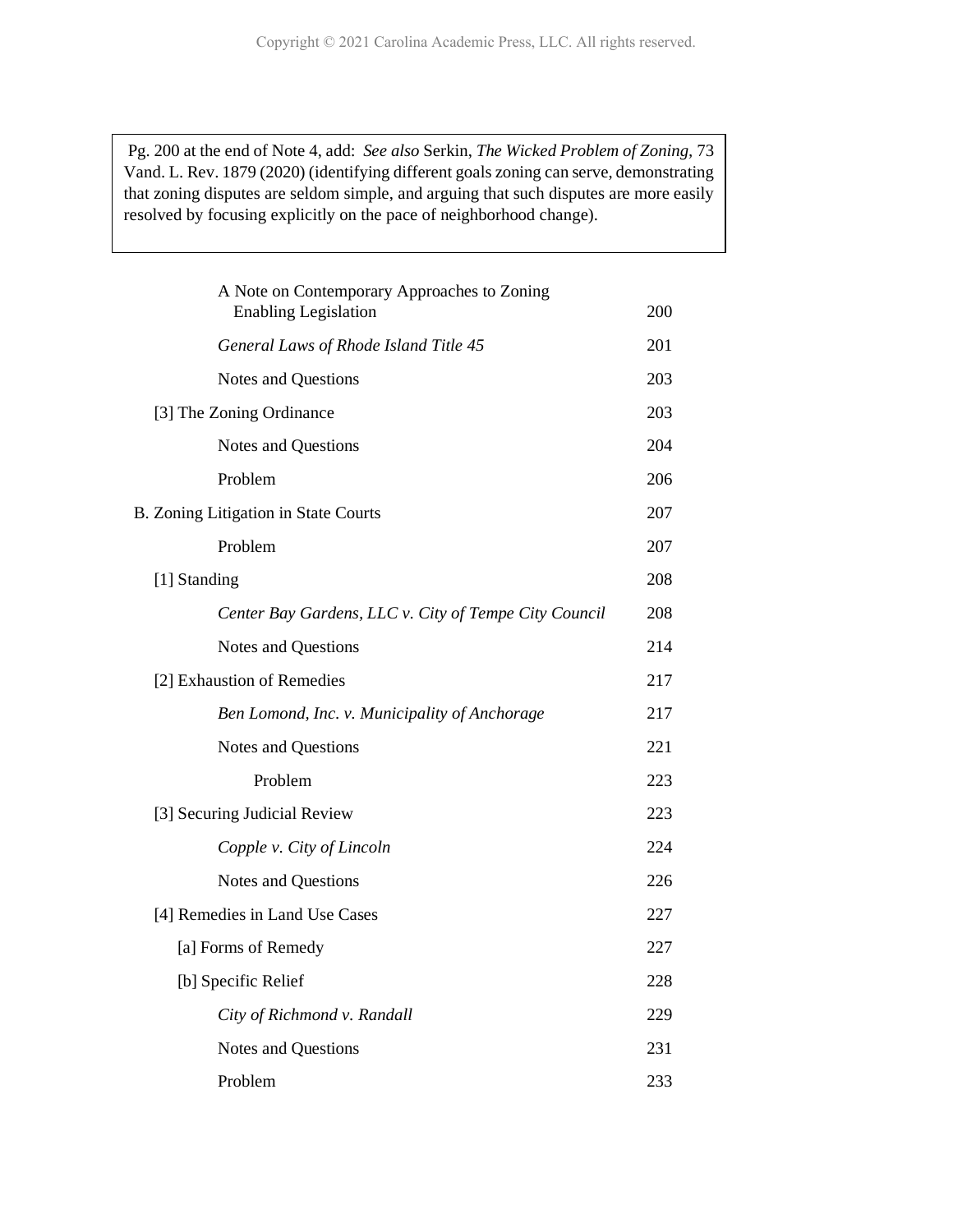| C. Judicial Review of Zoning Disputes         | 233 |
|-----------------------------------------------|-----|
| A Preliminary Note on Judicial Review         | 233 |
| Krause v. City of Royal Oak                   | 235 |
| Notes and Questions                           | 240 |
| D. Recurring Issues in Zoning Law             | 241 |
| [1] Density and Intensity of Use              | 241 |
| [a] Density Restrictions: Large Lot Zoning    | 242 |
| Johnson v. Town of Edgartown                  | 242 |
| <b>Notes and Questions</b>                    | 248 |
| [b] Density Restrictions: Agricultural Zoning | 249 |
|                                               |     |

Pg. 251 as the last paragraph before the Gardner case, add:

*Agriculture and Marijuana:* For an interesting decision as the intersection of marijuana growth and agricultural districts, see *Valley Green Grow, Inc. v. Town of Charlton*, 99 Mass. App. Ct. 670 (2021) (marijuana cogeneration facility was an incidental activity allowed in agriculture and horticulture districts even though town's planning board argued it was light manufacturing).

| Gardner v. New Jersey Pinelands Commission                                                             | 251 |
|--------------------------------------------------------------------------------------------------------|-----|
| Notes and Questions                                                                                    | 257 |
| A Note on the Transfer of Development Rights as a<br>Technique for Protecting Agricultural and Natural |     |
| <b>Resource Areas</b>                                                                                  | 258 |
| [c] Site Development Requirements as a Form of Control                                                 | 259 |
| Floor Area Ratio (F.A.R.)                                                                              | 261 |
| [2] Residential Districts                                                                              | 264 |
| [a] Separation of Single Family and Multifamily Uses                                                   | 264 |
| [b] Short Term Rentals                                                                                 | 264 |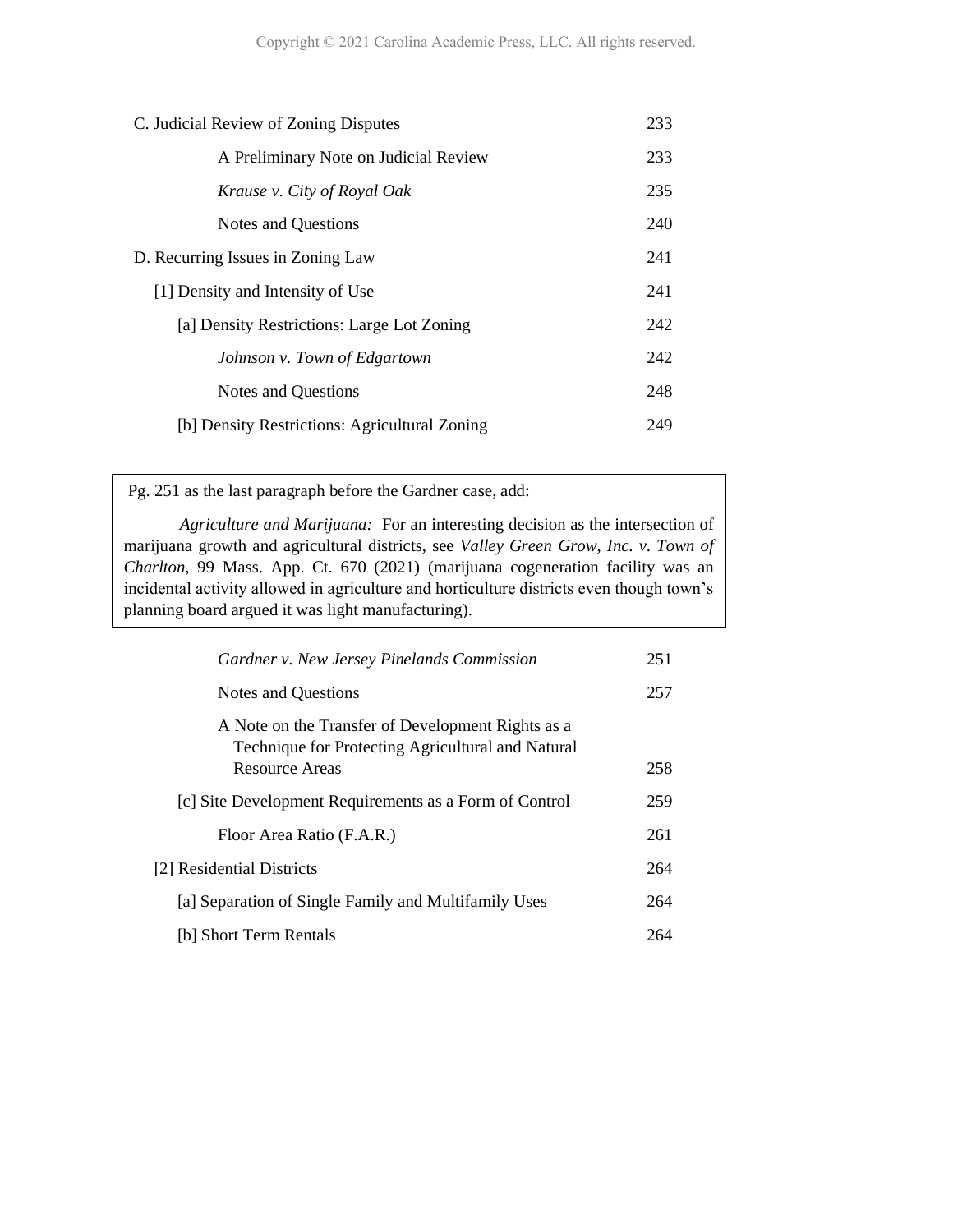Pg. 268 insert a new paragraph before Section [c] and add the following: *Recent cases:* In *Calvey v. Town Bd. of N. Elba*, No. 820CV711TJMCFH, 2021 WL 1146283, at \*2 (N.D.N.Y. Mar. 25, 2021), the plaintiffs challenged local legislation requiring "property owners to acquire a 'revocable short-term rental permit' to use a 'dwelling unit ... for short-term rental purposes.'" A fee was required for the permit. The plaintiffs raised numerous claims including violation of their equal protection rights, substantive due process rights and also raised a regulatory taking claim. In *Styller v. Zoning Board of Appeals*, No. SJC-12901 (June 7, 2021), The court held that the plaintiff's "occasional" use of a home to rent to others short-term is not a legal primary use of property in a "single residence' zoning district).

| [c] Single-Family Residential Use: The Non-Traditional "Family" | 268 |
|-----------------------------------------------------------------|-----|
| Village of Belle Terre v. Boraas                                | 269 |
| Notes and Questions                                             | 273 |
| City of Cleburne v. Cleburne Living Center                      | 275 |
| <b>Notes and Questions</b>                                      | 280 |
| Problem                                                         | 283 |
| A Note on Alternatives to Single-Family Zoning                  | 283 |
| [d] Manufactured Housing                                        | 286 |
| Problem                                                         | 291 |
| A Note on Home Occupations                                      | 291 |
| [3] Commercial and Industrial Uses                              | 293 |
| [a] In the Zoning Ordinance                                     | 293 |
| Loreto Development Co., Inc. v. Village of Chardon              | 293 |
| Notes and Questions                                             | 296 |
| A Note on "Big Box" Retail Zoning                               | 299 |
| A Note on Incentive Zoning and Special Districts                |     |
| in Downtown and Commercial Areas                                | 301 |
| [b] Zoning to Control Competition                               | 302 |
| Hernandez v. City of Hanford                                    | 302 |
| Notes and Questions                                             | 308 |
| Problem                                                         | 310 |
| [c] Antitrust Problems                                          | 311 |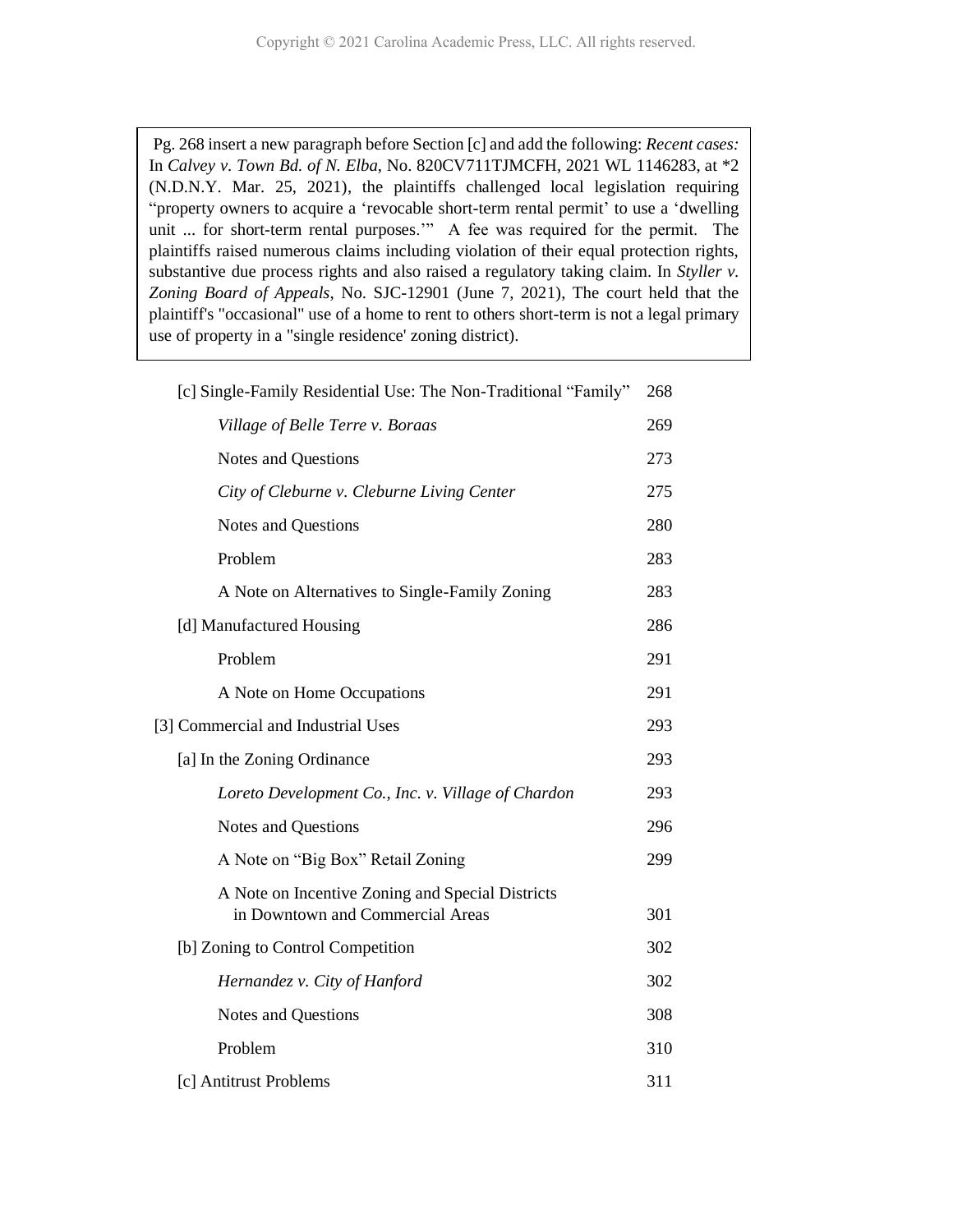| <b>Notes and Questions</b>                                           | 311 |
|----------------------------------------------------------------------|-----|
| [4] Districting and Nonconforming Uses                               | 313 |
| A Note on the History of Non-Conforming Uses                         | 313 |
| Conforti v. City of Manchester                                       | 315 |
| Notes and Questions                                                  | 317 |
| City of Los Angeles v. Gage                                          | 319 |
| Notes and Questions                                                  | 322 |
| A Note on Alternate Strategies for Eliminating<br>Nonconforming Uses | 324 |
| [5] Uses Entitled to Special Protection                              | 325 |
| [a] Free Speech-Protected Uses: Adult Businesses                     | 325 |
| City of Renton v. Playtime Theatres, Inc.                            | 327 |
| Notes and Questions                                                  | 334 |
| [b] Religious Uses                                                   | 338 |

Pg. 339 at the end of the first paragraph and before the section that begins, *The problem*, add: *See* The United States Dep't of Justice, Civil Rights Division, *Report on the Twentieth Anniversary of the Religious Land Use and Institutionalized Persons Act,*  https://www.justice.gov/crt/case-document/file/1319186/download (Sept. 22, 2020).

Pg. 339 at the end of the last paragraph in the section that begins, *The problem*, add: *See Congregation Rabbinical Coll. of Tartikov, Inc. v. Vill. of Pomona,* No. 07-CV-6304 (KKM), 2021 WL 1222159, at \*1 (S.D.N.Y. Mar. 31, 2021) (requested unpaid attorney's fees of \$5.4 million in "complex" RLUIPA case reduced by the court to \$2.5 million due to mixed success) Note: Village paid over \$5 million to defend itself. *St. Paul's Found. v. Baldacci,* No. 19-CV-11504-DJC, 2021 WL 2043398, at \*8 (D. Mass. May 21, 2021) (holding that plaintiff did not establish that Town's conditional refusal to reinstate building permit was arbitrary and capricious).

| Adam Community Center v. City of Troy                                       | 342 |
|-----------------------------------------------------------------------------|-----|
| Notes and Questions                                                         | 346 |
| More on RLUIPA: Equal Terms and Nondiscrimination<br>Provisions             | 351 |
| E. Mixed-Use Zoning, Form-Based Zoning, and Transit-Oriented<br>Development | 354 |
| [1] Mixed-Use Development                                                   | 354 |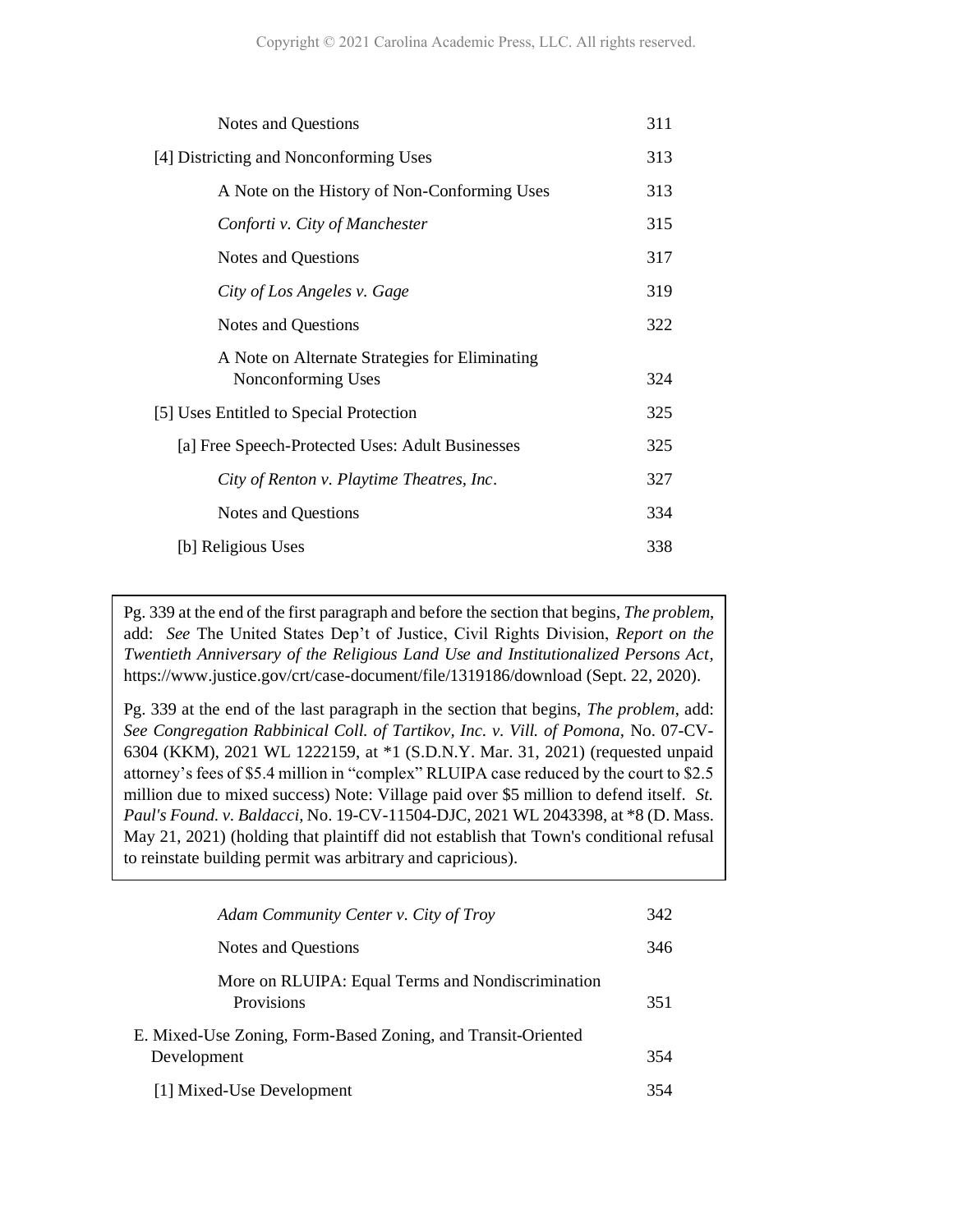Pg. 356 at the end of the last sentence of the first paragraph which begins, *See Haro v. City of Solana Beach*, add: *Oak Harbor Main St. Ass'n v. City of Oak Harbor*, 16 Wash. App. 2d 1035 (mixed use housing project case in which the Association objected to the City Council's decision approving the housing project, arguing in part, that the City Council engaged in *de facto* rezoning).

| [2] Transit-Oriented Development                                                                       | 356 |
|--------------------------------------------------------------------------------------------------------|-----|
| [3] New Urbanism, Neotraditional Development, Form-Based                                               |     |
| (and Smart) Codes                                                                                      | 359 |
| Notes and Questions                                                                                    | 362 |
| Chapter 4 • Equity Issues in Land Use: Exclusionary and<br><b>Inclusionary Zoning and Fair Housing</b> | 365 |
| A. Exclusionary Zoning and Affordable Housing: State Law                                               | 365 |
| [1] The Problem                                                                                        | 365 |
| Southern Burlington County NAACP v. Township<br>of Mount Laurel (I)                                    | 365 |
| Notes and Questions                                                                                    | 368 |
| A Note on Zoning, Regulation, and Markets                                                              | 370 |

Pg. 370, in a new paragraph after Note 4, add: *Sources*: There is an abundance of historical and contemporary literature on exclusionary zoning and race. As an example: Gray, *Planned Destruction: A Brief History on Land Ownership, Valuation, and Development in the City of Richmond and the Maps Used to Destroy Black Communities*, https://storymaps.arcgis.com/stories/600d5cb0e0454b1a809da6d4f31db8ca (July 22, 2020); Plummer and Popovich, *How Decades of Racist Housing Policy Left Neighborhoods Sweltering*, The New York Times,

https://www.nytimes.com/interactive/2020/08/24/climate/racism-redlining-cities-

global-warming.html (August 2020); Whittemore *Exclusionary Zoning Origins, Open Suburbs, and Contemporary Debates,* Journal of the American Planning Association, 87:2, 167-180, DOI: [10.1080/01944363.2020.1828146,](https://doi.org/10.1080/01944363.2020.1828146)

https://www.tandfonline.com/doi/full/10.1080/01944363.2020.1828146?scroll=top& needAccess=true (2021).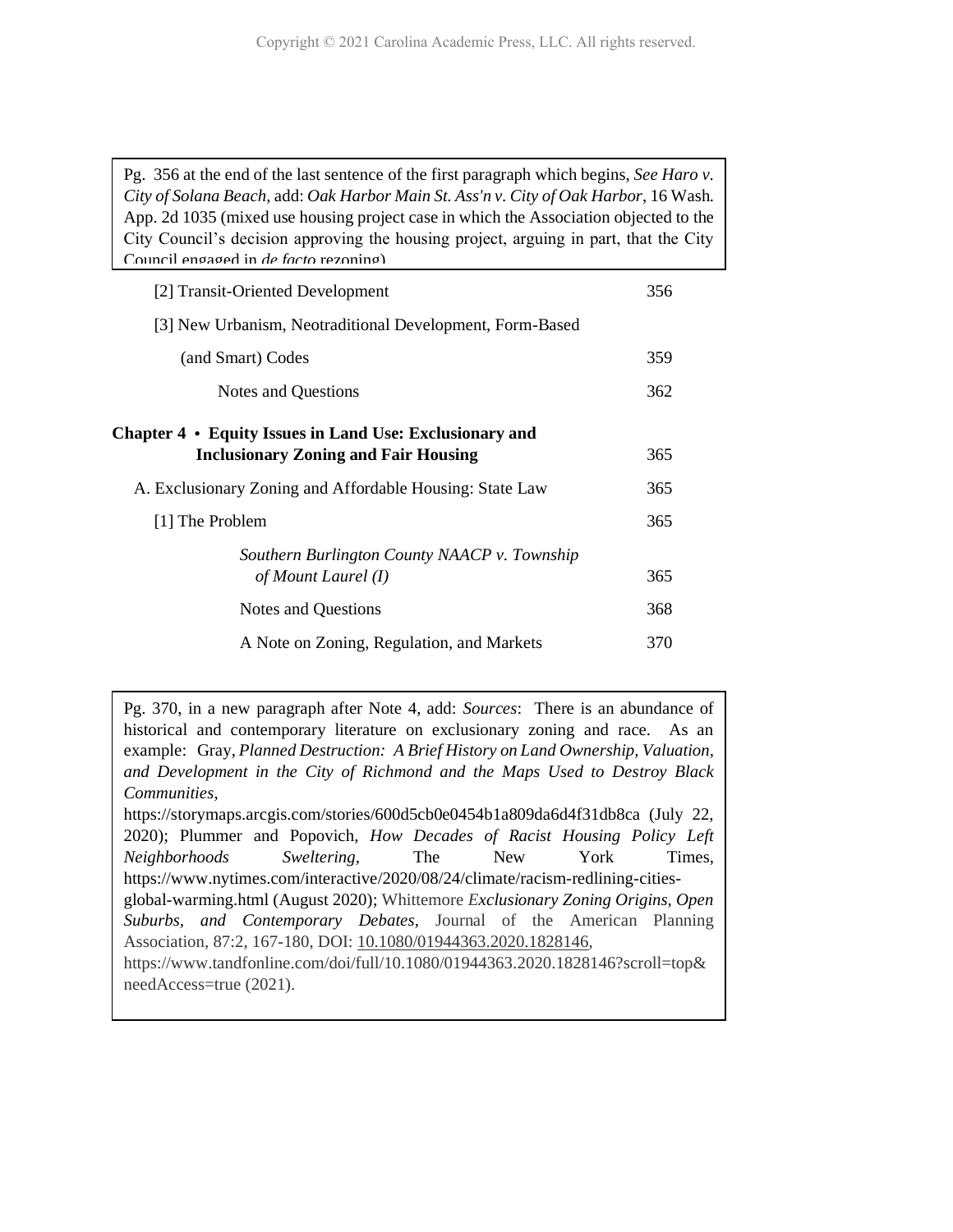Pg. 373 at the end of the paragraph, *Source*s, add: Lemar, *The Role of States in Liberalizing Land Use Regulations*, 97 N.C. L. Rev. 293 (2019); Symposium, *Regulatory Reform and Affordable Housing*, Cityscape: A Journal of Policy Development and Research, Vol. 23, No. 1 (2021).

| [2] Redressing Exclusionary Zoning: Different Approaches             | 373 |
|----------------------------------------------------------------------|-----|
| Southern Burlington County NAACP v. Township of<br>Mount Laurel (II) | 373 |
| Notes and Questions                                                  | 380 |
| A Note on Exclusionary Zoning Decisions in<br><b>Other States</b>    | 383 |
| [3] Affordable Housing Legislation                                   | 385 |

Pg. 386 at the end of the first paragraph and before Section *[a]*, add: *See* Desegregate Connecticut, <https://www.desegregatect.org/>(for recent mapping and legislation).

| [a] State and Local Decision Making Structures for |     |
|----------------------------------------------------|-----|
| <b>Affordable Housing Needs</b>                    | 386 |
| [i] "Bottom Up": The California Housing            |     |
| <b>Element Requirement</b>                         | 387 |
| [ii] Housing Appeals Boards                        | 391 |

Pg. 391 in the first paragraph under Housing Appeals Board section, immediately after this text: *It has been adopted subsequently in two neighboring states: Connecticut, Conn. Gen. Stat. Ann. Ch. 126a, § 8-30g; Rhode Island, R.I. Gen. L. Ch. 53 § 45–53-1 et seq.,* add: New Hampshire, N.H. Rev. Stat. Ann. § 679:1 *et seq.*  (effective July 1, 2020). New Hampshire now is the third neighboring state to Massachusetts to adopt the appeals approach.

| [b] Techniques for Producing Affordable Housing                | 396 |
|----------------------------------------------------------------|-----|
| [i] Inclusionary Zoning                                        | 396 |
| A Note on Inclusionary Zoning and Regulatory<br><b>Takings</b> | 400 |
| B. Discriminatory Zoning Under Federal Law                     | 401 |
| [1] The Problem                                                | 401 |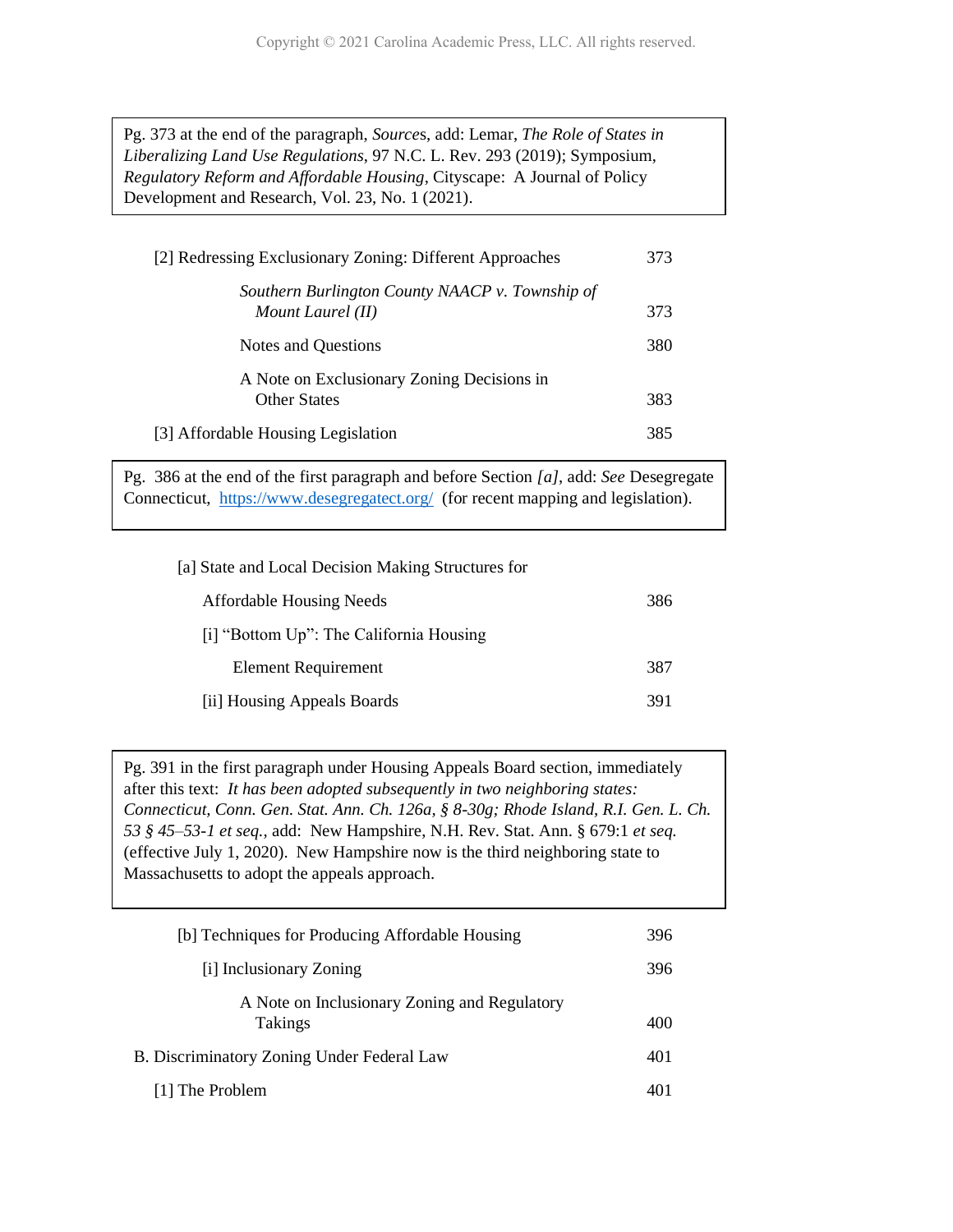Pg. 401 at the end of the first paragraph, add: *Perricone-Bernovich v. Tohill*, 843 F. App'x 419, 420 (2d Cir. 2021) (alleging disability discrimination and that variance denial was arbitrary and capricious); *May v. Spokane Cty.,* 481 P.3d 1098, review granted sub nom. *May v. Cty. of Spokane*, 489 P.3d 258 (Wash. 2021) (holding that striking a voided provision in a recording instrument, such as a racially restrictive covenant, is self-executing).

| [2] Standing in Federal Court                                                                 | 402 |
|-----------------------------------------------------------------------------------------------|-----|
| [3] The Federal Court Focus on Racial Discrimination                                          | 403 |
| [a] The Constitution                                                                          | 403 |
| Village of Arlington Heights v. Metropolitan Housing<br>Development Corp.                     | 404 |
| Notes and Questions                                                                           | 411 |
| [b] Fair Housing Legislation                                                                  | 412 |
| Texas Department of Housing and Community Affairs<br>v. Inclusive Communities Project, Inc.   | 413 |
| Notes and Questions                                                                           | 419 |
| C. Discrimination Against Group Homes for the Handicapped                                     | 421 |
| Larkin v. State of Michigan Department of<br><b>Social Services</b>                           | 422 |
| Notes and Questions                                                                           | 427 |
| Chapter $5 \cdot$ The Zoning Process: Euclidean Zoning Gives Way to<br><b>Flexible Zoning</b> | 433 |
| A. The Role of Zoning Change                                                                  | 433 |
| Mandelker, Delegation of Power and Function in<br>Zoning Administration                       | 433 |
| Notes and Questions                                                                           | 434 |
| Problem                                                                                       | 436 |
| B. Moratoria and Interim Controls on Development                                              | 437 |
| Notes and Questions                                                                           | 438 |
| Ecogen, LLC v. Town of Italy                                                                  | 439 |
| Notes and Questions                                                                           | 446 |
| A Note on Statutes Authorizing Moratoria and<br>Interim Zoning                                | 448 |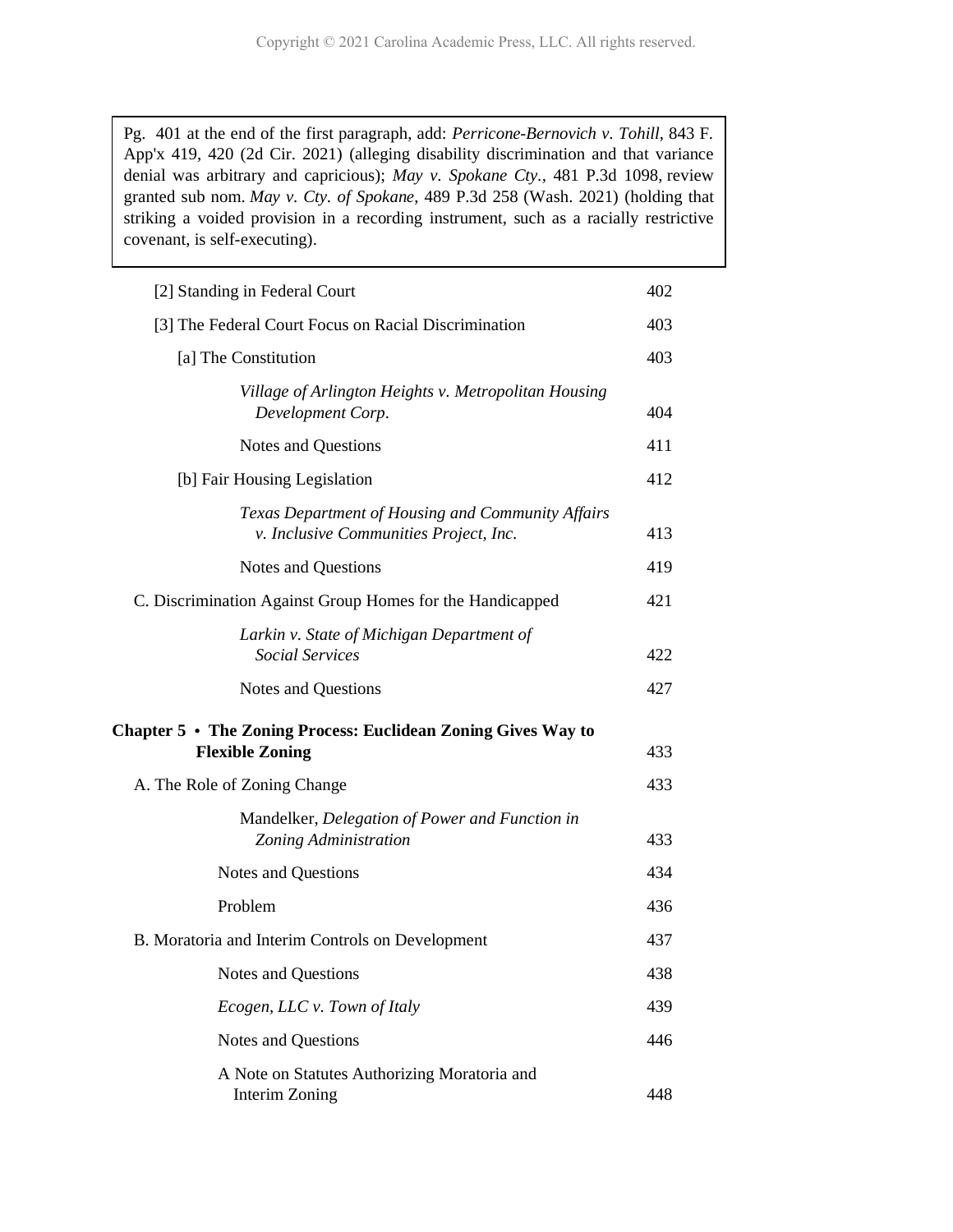| C. The Zoning Variance                             | 450 |
|----------------------------------------------------|-----|
| Puritan-Greenfield Improvement Association v. Leo  | 450 |
| Notes and Questions                                | 456 |
| A Note on Area or Dimensional Variances            | 462 |
| Ziervogel v. Washington County Board of Adjustment | 463 |

Pg. 463, following *Cochran v. Fairfax County Bd of Zoning Appeals*, add: *Earley v Board of Adjustment of Cerro Gordo County,* 955 N.W.2d 812 (IA 2021) (overturning lower courts' conclusions that area variances require a lesser standard than use variance; unnecessary hardship applies to both under state statute and rejecting suggestion that there should be a distinction).

| Notes and Questions                                                                               | 465 |
|---------------------------------------------------------------------------------------------------|-----|
| D. The Special Exception, Special Use Permit, or Conditional Use                                  | 468 |
| Fairfax County v. Southland Corp.                                                                 | 468 |
| Notes and Questions                                                                               | 471 |
| Crooked Creek Conservation and Gun Club, Inc.<br>v. Hamilton County North Board of Zoning Appeals | 474 |
| Notes and Questions                                                                               | 479 |
| E. The Zoning Amendment                                                                           | 482 |
| [1] Estoppel and Vested Rights                                                                    | 482 |

Pg. 482, add to Note 6: See *int'l Inv'rs. V. Town Plan & Zoning Comm'n of Fairfield*, 246 A.3d 493 (Conn. App. 2021) (upholding condition for completion within a certain time frame under Connecticut Gen. Stat. Sec 8-2(a)), *cert. granted*, 247 A.3d 577 (Conn. March 3, 2021).

| Western Land Equities, Inc. v. City of Logan | 483 |
|----------------------------------------------|-----|
| Notes and Questions                          | 489 |

Pg. 492, Note 5, add to end of the paragraph: *But see St. Martin Parish Government v. Champagne*, 304 So. 3d 931 (LA App. 2020) (multiple permits issued in error for lakeside bait shop/grocery/operating for many years vested right to continue operating).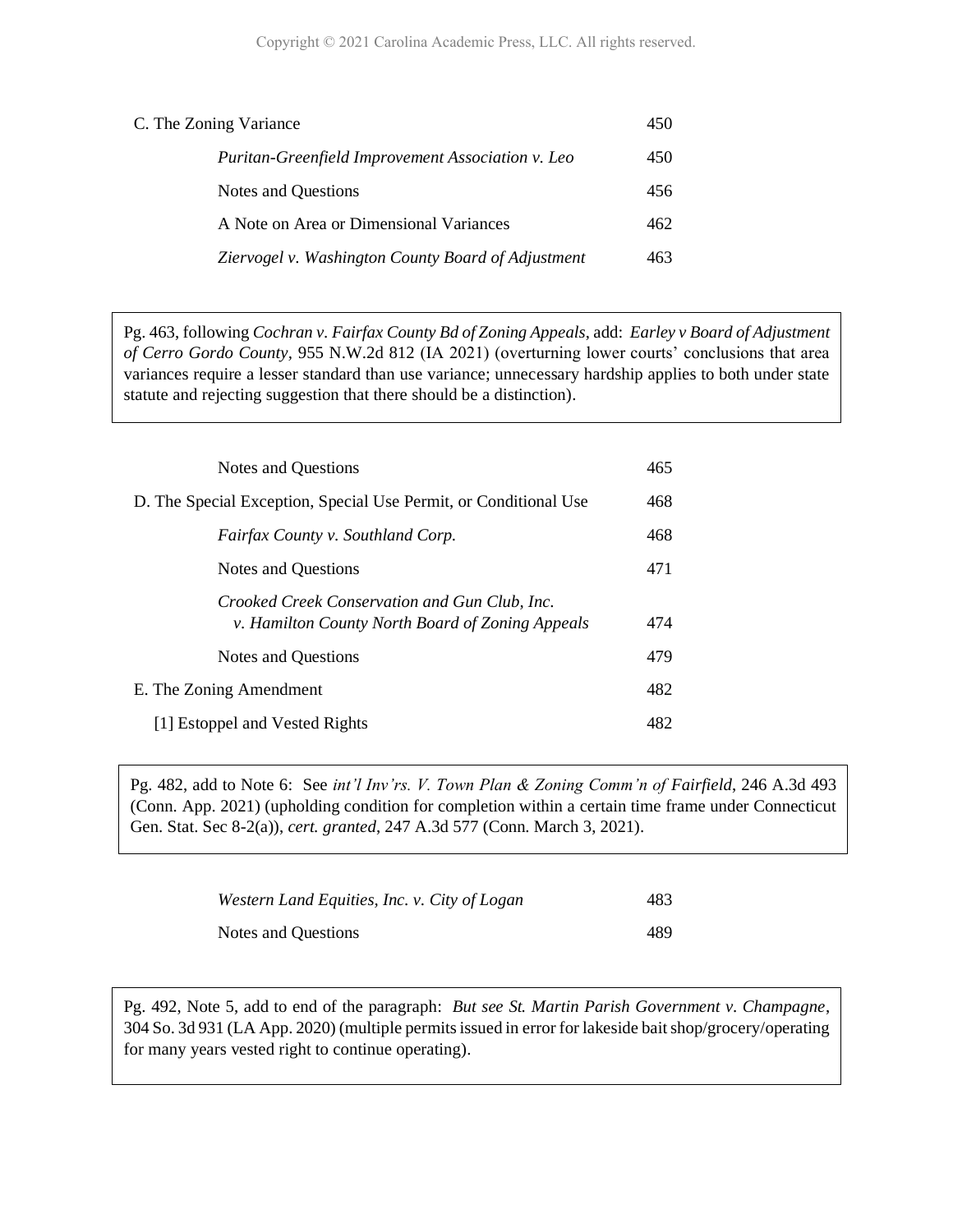| A Note on Development Agreements | 495 |
|----------------------------------|-----|
| Notes and Questions              | 497 |
| [2] "Spot" Zoning                | 499 |
| Kuehne v. Town of East Hartford  | 499 |
| Notes and Questions              | 502 |
|                                  |     |

Pg. 503, add to Note 1, first full paragraph: See *Campbell Woods Homeowners' Association, Inc. et al. v. Village of Mt Pleasant et al*, 396 Wis. 2d 194 (Ct. App. 2021) (upholding rezoning where it was in the public interest, not solely for benefit of the property owner, consistent with long range planning and use of surrounding land).

| [3] Quasi-Judicial Versus Legislative Rezoning                      | 507 |
|---------------------------------------------------------------------|-----|
| <b>Board of County Commissioners of Brevard County</b><br>v. Snyder | 507 |
| Notes and Questions                                                 | 513 |
| A Note on State Law Procedural Due Process in<br>Land Use Decisions | 516 |
| Notes and Questions                                                 | 519 |

Pg. 520, Note 1, add to recent cases: *Petrovich Dev. Co., LLC v. City of Sacramento*, 48 Cal. App. 5th 963 (2020) (councilmember's right to state views of matters of public importance crosses the line where he actively campaigns for votes of other councilmembers and advises opponents with talking points; councilmember should have recused himself and actions denied applicant a fair hearing); *Gates v. City of Pittsburgh Planning Comm'n*, 229 A.3d 50 (Pa. Commw. Ct. 2020) (disqualification of commissioner whose participation gave appearance of possible prejudice does not required reversal of decision where there is no allegation that she controlled or unduly influenced other commission members).

| A Note on Bribery and Corruption in Zoning    | 522 |
|-----------------------------------------------|-----|
| [4] Downzoning                                | 524 |
| Stone v. City of Wilton                       | 524 |
| Notes and Questions                           | 526 |
| F. Other Forms of Flexible Zoning             | 531 |
| [1] With Pre-Set Standards: The Floating Zone | 531 |
| Notes and Questions                           | 531 |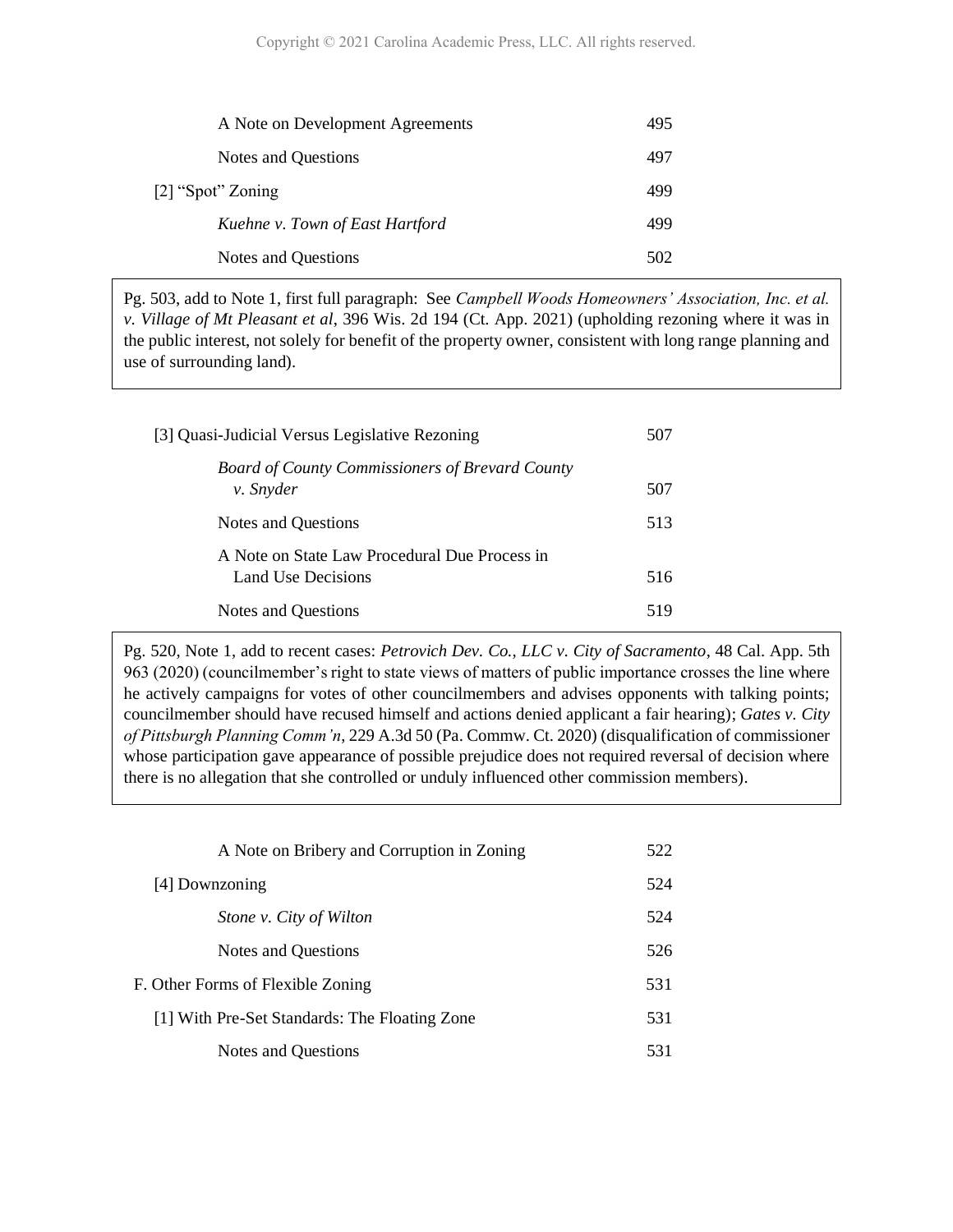Pg. 533, add to Note 4: See *Hartshorne v. City of Whitefish,* 486 P.3d 693 (Mont. 2021) (upholding a conditional use "district" as a statutorily acceptable "floating zone").

| [2] Without Pre-Set Standards: Contract and Conditional Zoning                | 534 |
|-------------------------------------------------------------------------------|-----|
| Collard v. Incorporated Village of Flower Hill                                | 534 |
|                                                                               |     |
| <b>Notes and Questions</b>                                                    | 539 |
| G. Site Plan Review                                                           | 546 |
| Charisma Holding Corp. v. Zoning Board of Appeals of<br>the Town of Lewisboro | 547 |
| <b>Notes and Questions</b>                                                    | 549 |
| H. The Role of the Comprehensive Plan in the Zoning Process                   | 552 |
| <b>Notes and Questions</b>                                                    | 554 |
| Haines v. City of Phoenix                                                     | 555 |
| <b>Notes and Questions</b>                                                    | 559 |
| A Note on Simplifying and Coordinating the<br><b>Decision Making Process</b>  | 565 |
| A Note on Alternative Dispute Resolution                                      | 566 |
| I. Initiative and Referendum                                                  | 570 |
| Township of Sparta v. Spillane                                                | 572 |
| <b>Notes and Questions</b>                                                    | 576 |
| City of Eastlake v. Forest City Enterprises, Inc.                             | 580 |
| <b>Notes and Questions</b>                                                    | 586 |
| J. Strategic Lawsuits Against Public Participation (SLAPP Suits)              | 589 |
| Tri-County Concrete Company v. Uffman-Kirsch                                  | 589 |
| <b>Notes and Questions</b>                                                    | 594 |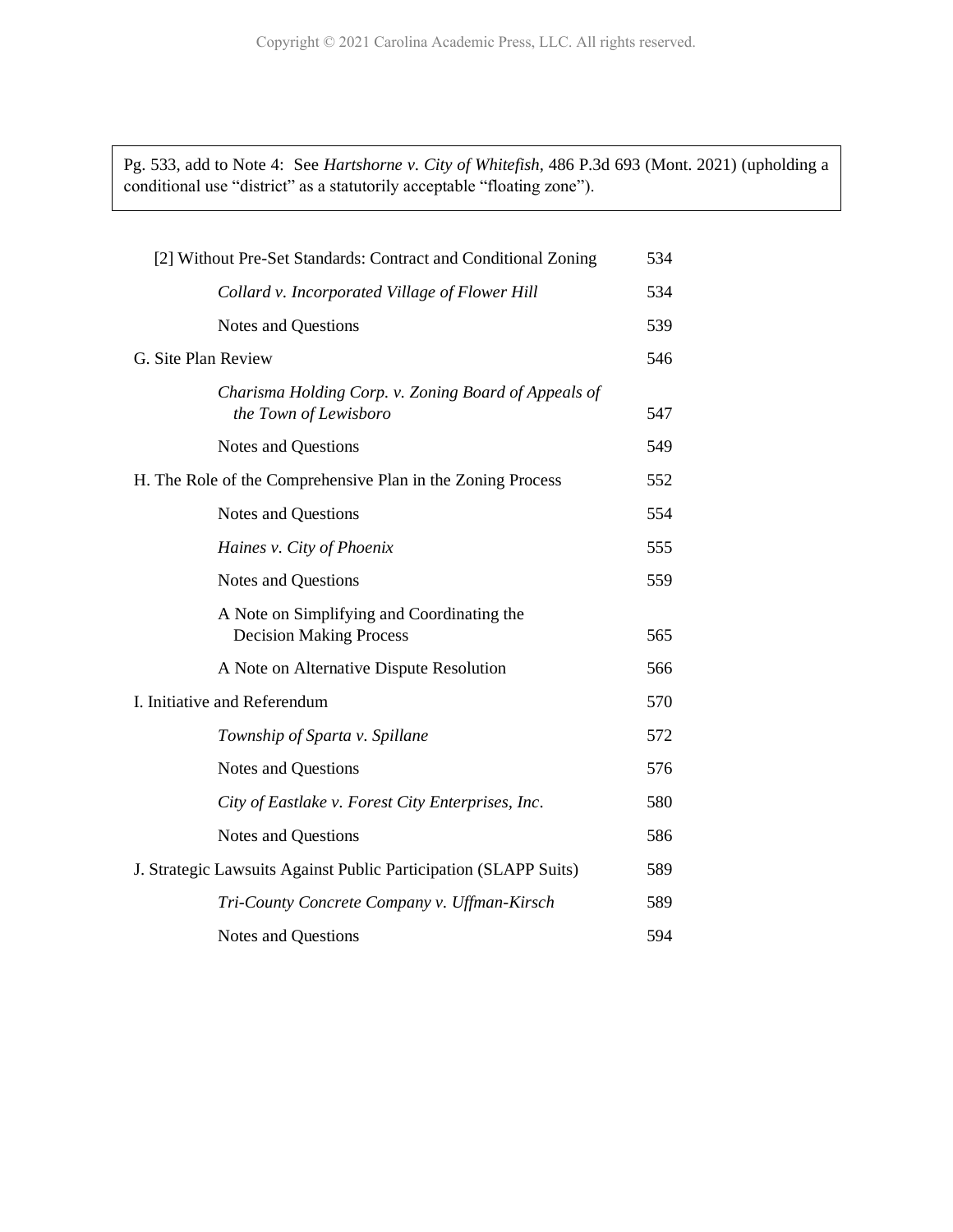Pg. 596, add to Note 3: *Kosor v. Olympia Companies, LLC et al.*, 478 P.3d 390 (Nev. 2020) (applying Nevada anti-SLAPP legislation [NRS 41.660], finding that homeowner's criticisms of homeowners association and manager of residential community during open meetings, in pamphlets and letters posted on line in a social media platform, were protected against defamation suit by the legislation because made in direct connection with an issue of public interest in a place open to the public or in a public forum; discussing extensively what constitutes an online media public forum).

| Chapter 6 • Subdivision Controls and Planned Unit Developments | 597 |
|----------------------------------------------------------------|-----|
| <b>Problem</b>                                                 | 598 |
| A. Subdivision Controls                                        | 599 |
| [1] In General                                                 | 599 |

Pg. 601, immediately before the paragraph that begins "Recent updates in modern legislation" add: The Partition of Heirs Property Act (Uniform Law Commission) – responds to the problem of property owned in common by heirs because of intestate succession and abuse of the system by outside persons recruiting an heir to seek partition, with the result of the property being sold for well under market value and preventing accumulation of wealth. This was often done in rural communities and involved families of color. The proposal provides a number of due process protections to assure that all parties receive their fair share of proceeds. *See* [https://www.uniformlaws.org/committees/community](https://www.uniformlaws.org/committees/community-home?CommunityKey=50724584-e808-4255-bc5d-8ea4e588371d)[home?CommunityKey=50724584-e808-4255-bc5d-8ea4e588371d](https://www.uniformlaws.org/committees/community-home?CommunityKey=50724584-e808-4255-bc5d-8ea4e588371d) .

| <b>Connecticut General Statute</b>                                                                     | 601 |
|--------------------------------------------------------------------------------------------------------|-----|
| <b>Notes and Questions</b>                                                                             | 603 |
| A Note on Subdivision Covenants and Other<br><b>Private Control Devices</b>                            | 605 |
| [2] The Subdivision Review Process                                                                     | 607 |
| Meck, Wack & Zimet, Zoning and Subdivision Regulation,<br>in The Practice of Local Government Planning | 607 |
| Notes and Questions                                                                                    | 609 |
| [3] The Scope of Subdivision Control                                                                   | 611 |
| Garipay v. Town of Hanover                                                                             | 612 |
| <b>Notes and Questions</b>                                                                             | 614 |
| <b>B.</b> Exactions: Dedications and Impact Fees                                                       | 616 |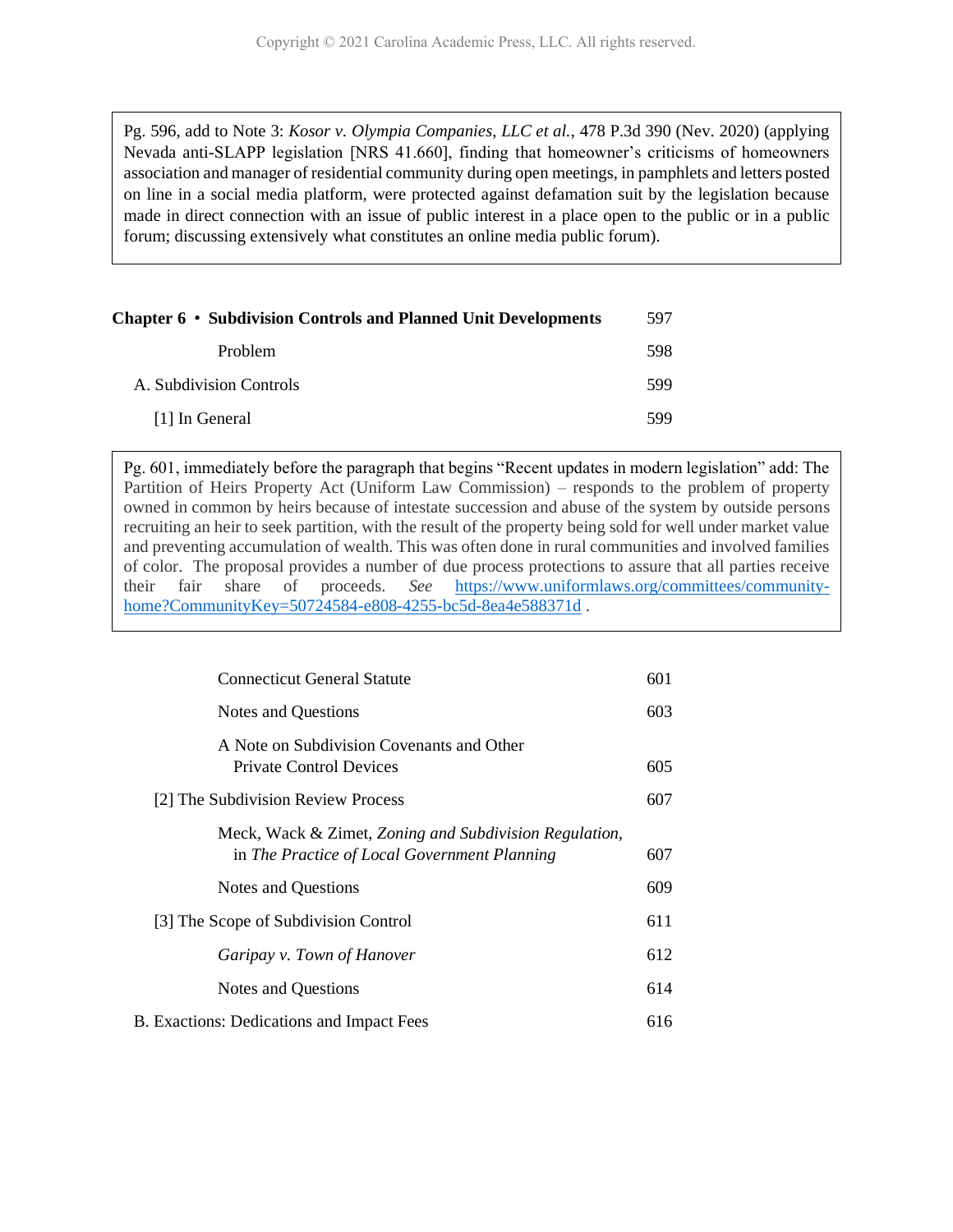Pg. 617 before the Note, add: at the end of the paragraph before *Dolan* Revisited add: For a California perspective, *see* California Department of Housing and Community Development, *Fees and Exactions*  (2017) at [https://www.hcd.ca.gov/community-development/building-blocks/constraints/fees-and](https://www.hcd.ca.gov/community-development/building-blocks/constraints/fees-and-exactions.shtml)[exactions.shtml](https://www.hcd.ca.gov/community-development/building-blocks/constraints/fees-and-exactions.shtml) .

| A Note on the Price Effects of Exactions: Who Pays? | 617  |
|-----------------------------------------------------|------|
| [1] Exactions and the Takings Clause                | -618 |

Pg. 619 at the end of the paragraph before *Dolan* Revisited add: *See generally,* Timothy M. Mulvaney, The State of Exactions, 61 Wm. & Mary L. Rev. 169 (2019) (reviewing 130 takings cases to date citing *Koontz* to determine if judicial scrutiny of exactions takings cases increased after the decision).

| [2] <i>Dolan</i> Revisited                                                           | 619 |
|--------------------------------------------------------------------------------------|-----|
| [a] Dedications of Land                                                              | 622 |
| Sparks v. Douglas County                                                             | 622 |
| Notes and Questions                                                                  | 625 |
| [b] Impact Fees                                                                      | 627 |
| Homebuilders Association of Tulare/Kings Counties, Inc.<br><i>v.</i> City of Lemoore | 628 |
| Notes and Questions                                                                  | 633 |

Pg. 635 at the end of Note 4 add: *AMCAL Chico LLC v. Chico Unified Sch. Dist.,* 57 Cal. App. 5th 122, 270 Cal. Rptr. 3d 868 (2020) ("showing of a reasonable relationship between a development and the costs of increased school district services, as required to justify school impact fee, may properly be derived from districtwide estimations concerning anticipated new residential development and impact on school facilities").

| A Note on Statutory Authority for Dedications,              |     |
|-------------------------------------------------------------|-----|
| In-Lieu Fees and Impact Fees                                | 636 |
| C. Planned Unit Developments (PUDs) and Planned Communities | 638 |
| Planned Unit Development as a Zoning Concept, in            |     |
| D. Mandelker, Planned Unit Developments                     | 638 |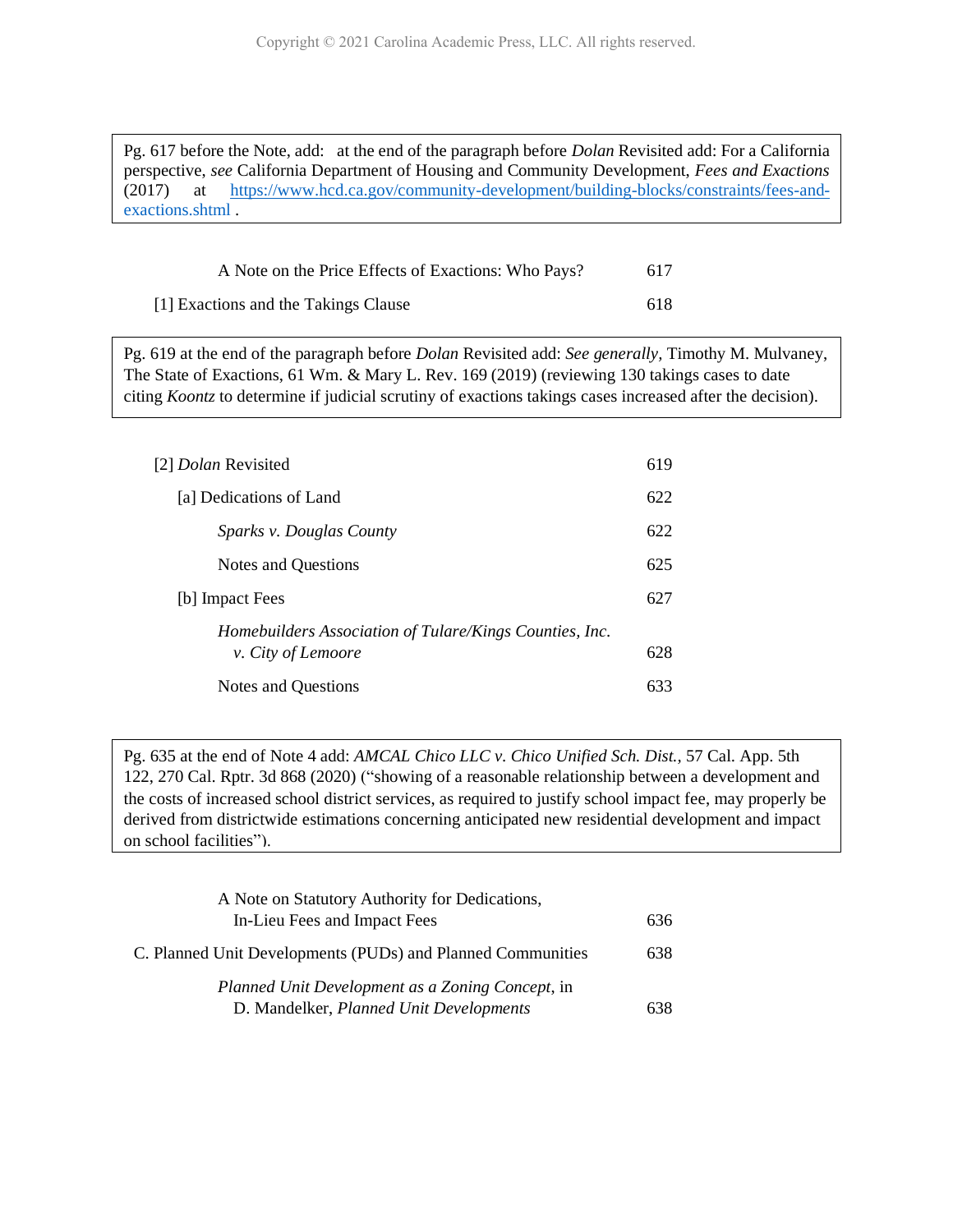Notes and Questions 640

Pg. 641 at the end of Note 1, add: *See* Mandelker: New Perspectives on Planned Unit Developments, 52 Real Property, Probate, and Trust Law Journal 229 (2017) (discussing the zoning review process for these developments); *Rice v. Village of Johnstown*, 2021 WL 632905 (Feb. 18, 2021) (PUD submitted to Village Planning and Zoning Commission, along with annexation proposal denied. Under local ordinance, there was no appeal to the Village governing body. Federal court dismissed claims at summary judgment, finding no injury in fact or right to relief arising from the denial, as the parcel had not been annexed. Moreover, the Village did not cause the injury, as the parcel was not under its jurisdiction. The denial was affirmed.); *Matter of Riedman Acquisitions, LLC v. Town Bd. of Town of Mendon*, 2021 NY Slip Op 02953, (May 7, 2021) (Town may not cancel sewer agreement unilaterally when its terms require mutuality. Revived PUD application may employ that agreement.).

| Campion v. Board of Aldermen of the City of New Haven | 642 |
|-------------------------------------------------------|-----|
| <b>Notes and Questions</b>                            | 649 |
| Sinkler v. County of Charleston                       | 652 |
| <b>Notes and Questions</b>                            | 655 |
| Problem                                               | 659 |
| <b>Chapter 7 • Modern Land Use Regulation</b>         | 661 |
| A. Introduction                                       | 661 |
| B. Land Use Regulation and the Environment            | 662 |
| 1. Preserving Agricultural Land                       | 662 |
| <b>Notes and Questions</b>                            | 662 |
| Programs for the Preservation of Agricultural Land    | 664 |

Pg. 664 at the end of the second paragraph, add the following as a new paragraph: For an analysis of the agricultural lands programs elsewhere in the United States, *see* Metropolitan Council for the Minneapolis-St. Paul Region, *2019 Agricultural Preserves Program* at [https://metrocouncil.org/Communities/Publications-And-Resources/ANNUAL-REPORTS/2019-](https://metrocouncil.org/Communities/Publications-And-Resources/ANNUAL-REPORTS/2019-Metropolitan-Agricultural-Preserves-Report.aspx) [Metropolitan-Agricultural-Preserves-Report.aspx,](https://metrocouncil.org/Communities/Publications-And-Resources/ANNUAL-REPORTS/2019-Metropolitan-Agricultural-Preserves-Report.aspx) Daniels, *Assessing the Performance of Farmland Preservation in America's Farmland Preservation Heartland: A Policy Review*, 33 Society & Natural Resources, 758 (2020) with regard to Maryland and Pennsylvania and Connecticut Department of Agriculture, *Farmland Preservation Program* at [https://portal.ct.gov/DOAG/ADaRC/ADaRC/Farmland-Preservation.](https://portal.ct.gov/DOAG/ADaRC/ADaRC/Farmland-Preservation) *See also* American Planning Association, *Farmland Preservation* at [https://www.planning.org/knowledgebase/farmlandprotection/.](https://www.planning.org/knowledgebase/farmlandprotection/)

Cordes, *Takings, Fairness and Farmland Preservation* 664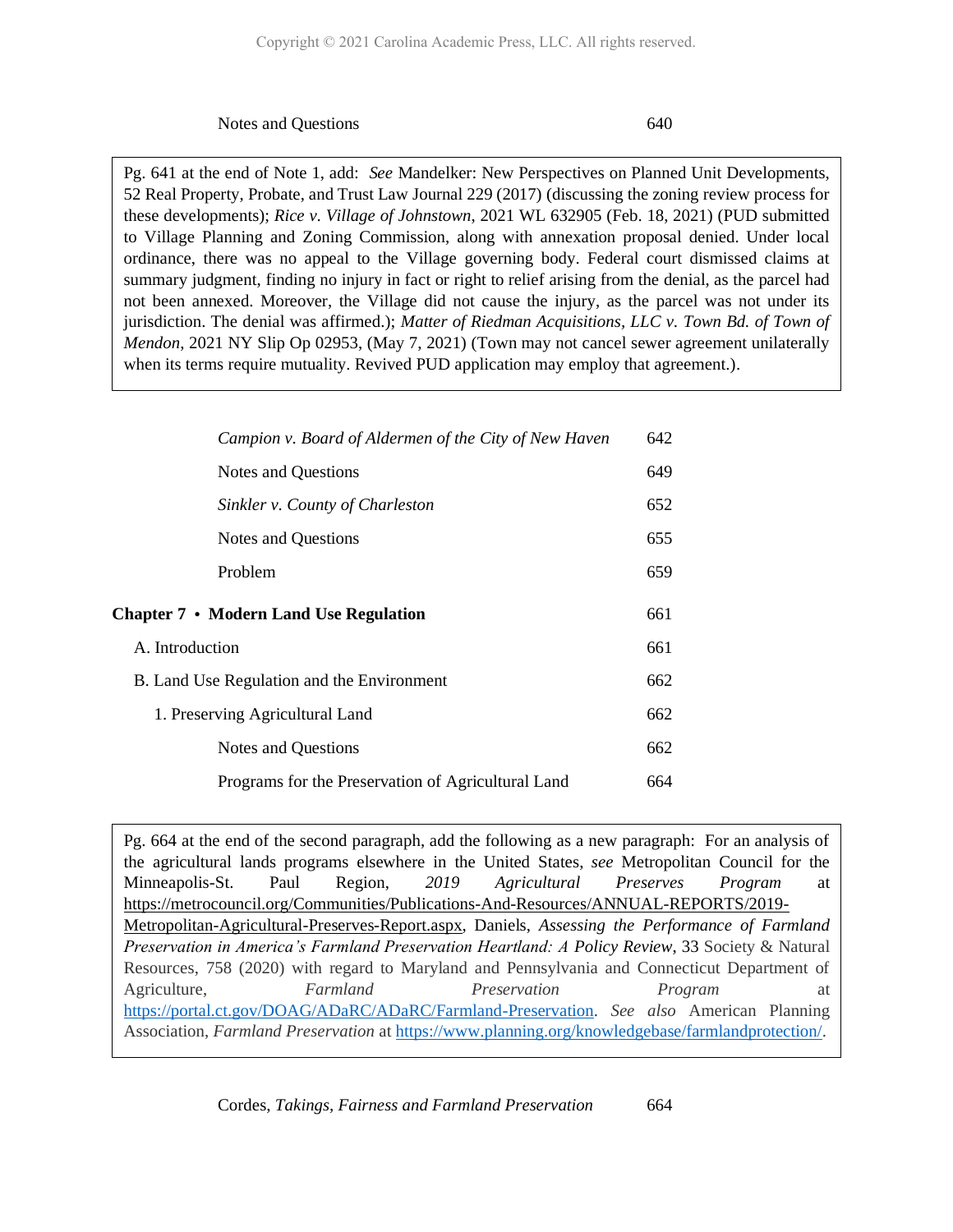| Stop the Dump Coalition v. Yamhill County                                   | 666 |
|-----------------------------------------------------------------------------|-----|
| Notes and Questions                                                         | 672 |
| A Note on the Industrialization and Environmental Impacts<br>of Agriculture | 672 |
| 2. Coastal Zone Management                                                  |     |

Pg. 674 at the end of the first partial paragraph, add: For an international comparison of coastal zone management, *see* Alterman and Pellach, eds., *Regulating Coastal Zones: International Perspectives on Land Management Instruments* (2021).

Pg. 674 add the following as a new paragraph immediately before the Notes and Questions: Oregon's planning system involves four binding planning goals for its coast: Goal 16 – Estuarine Resources. *See* Sullivan, *Protecting Oregon's Estuaries,* 23 Ocean & Coastal L.J. 373 (2018). Goal 17 – Coastal Shorelands. *See* Sullivan, *Shorelands Protection in Oregon*, 33 J. Env. L. & Lit. 129 (2018). Goal 18 – Beaches and Dunes. *See* Sullivan, *Land Use Conflict Management in Beaches and Dunes Areas*, 55 Willamette L. Rev. 93 (2018-2019). Goal 19 – Ocean Resources. *See* Sullivan, The Role of State Planning Law in the Regulation and Protection of Ocean Resources, 24 Ocean and Coastal L. J. 136 (2019).

#### Notes and Questions 674

Pg. 675 at the end of Note 1 add the following as a new paragraph: In *[Mountainlands Conservancy,](https://www.californialandusedevelopmentlaw.com/2020/05/05/no-coastal-development-permit-required-where-coastal-commission-had-certified-citys-local-coastal-program/)  [LLC v. California Coastal Commission](https://www.californialandusedevelopmentlaw.com/2020/05/05/no-coastal-development-permit-required-where-coastal-commission-had-certified-citys-local-coastal-program/)*, 47 Cal. App. 5th 214 (2020). Vintners challenged a local coastal program proposed by Los Angeles County and approved by the California Coastal Commission that prohibited new vineyards within a certain coastal zone area. While state coastal policies included preservation of the "maximum amount of prime agricultural land" and otherwise supported "feasible" agricultural use, the court found that the term "feasibility" includes "economic, environmental, social, and technological factors" that the Commission considered in its finding that the area was mostly "unsuitable" for agriculture had the potential to severely disturb natural areas, reduce biodiversity, and impact freshwater resources.

| 3. Protecting Hillsides                 | 675 |
|-----------------------------------------|-----|
| [a] Regulations for Hillside Protection | 677 |
| [b] Takings and Other Issues            | 681 |
| C. An Introduction to Growth Management | 681 |
| Notes and Questions                     | 683 |
| Problem                                 | 684 |
| D. Quota Programs                       | 685 |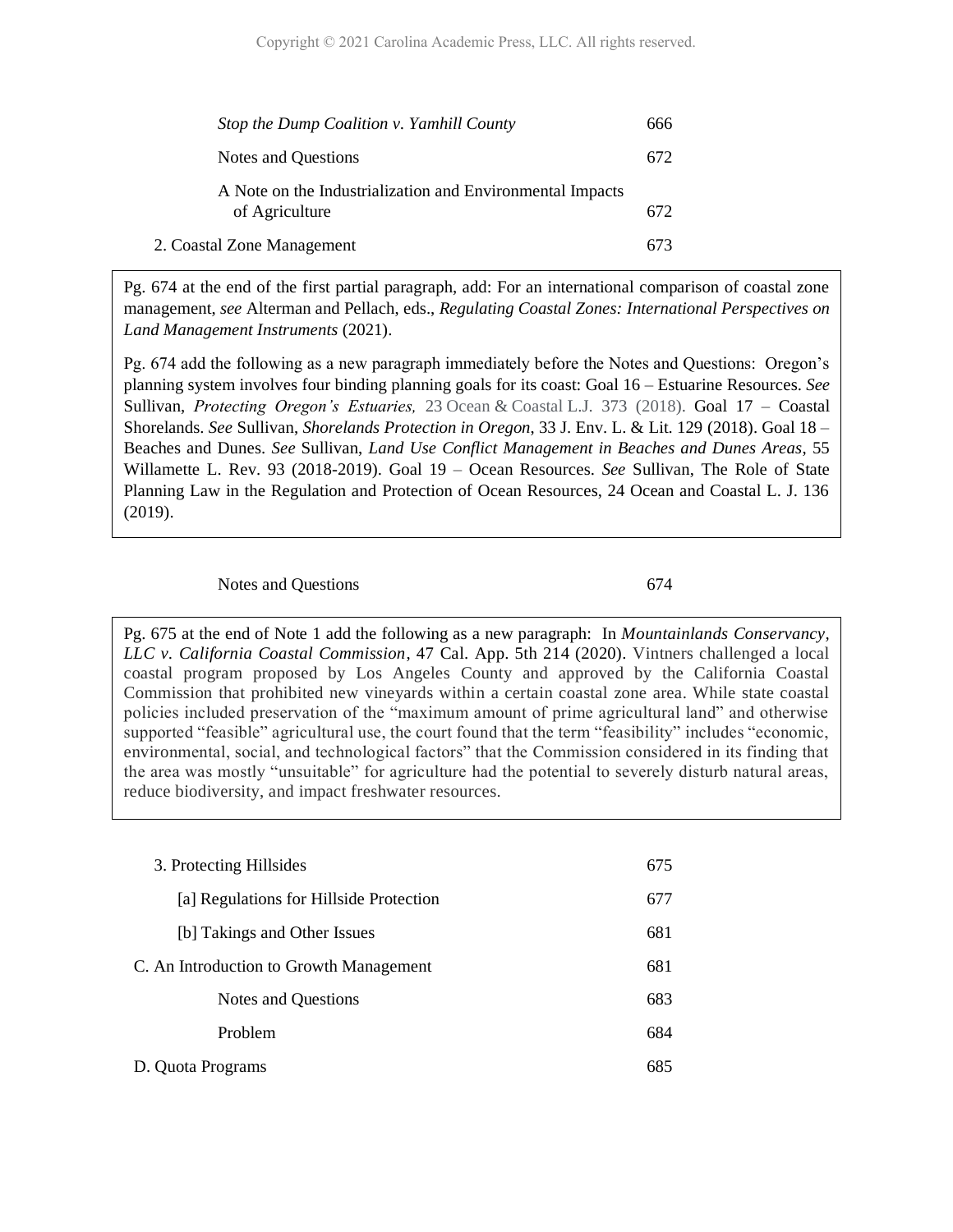| Construction Industry Association of Sonoma County<br>v. City of Petaluma           | 686 |
|-------------------------------------------------------------------------------------|-----|
| Notes and Questions                                                                 | 688 |
| E. Phased Growth Programs                                                           | 691 |
| Golden v. Ramapo Planning Board                                                     | 692 |
| Notes and Questions                                                                 | 699 |
| Note on Limiting the Availability of Public Services<br>as a Growth Management Tool | 702 |
| Notes and Questions                                                                 | 702 |
| F. Adequate Public Facility Ordinances and Concurrency Requirements                 | 704 |
| Notes and Questions                                                                 | 705 |
| Maryland-National Capital Park and Planning<br>Commission v. Rosenberg              | 706 |
| Notes and Questions                                                                 | 711 |
| Concurrency                                                                         | 712 |
| Problem                                                                             | 715 |
| G. Tier Systems and Urban Service Areas                                             | 715 |
| H. Oregon Growth Management<br>717                                                  |     |
|                                                                                     |     |

Pg. 718 after the citation to *The Quiet Revolution Goes West: The Oregon Planning Program 1961- 2011*, add: Much of the more recent legislative and judicial activity in Oregon land use has been focused on housing. For a summary of this recent activity, *see* Adams-Schoen and Sullivan, *Reforming Restrictive Residential Zoning: Lessons From an Early Adopter*, Journal of Affordable Housing and Community Development Law (forthcoming, 2021); *Will States Take Back Control of Housing from Local Governments?,* 43 Zoning and Planning Law Report, No. 7 (July, 2020); and *The Challenge of Housing Affordability in Oregon: Facts, Tools and Outcomes*, (with Diller), 27 *Journal of Housing and Community Development* 183 (2018). The most significant of these changes was the passage of HB 2001 in 2019, which, among other things, required: [1] As of July 1, 2021, that cities of 10,000 or more to allow duplexes in single family zones in which a single-family detached house is allowed by right. [2] As of July 1, 2022, that cities of 25,000 or more allow triplexes, quadplexes, townhomes and cottage clusters in single-family zones in areas in which a single-family detached house is allowed by right. The details of these requirements are set out in the *Reforming Restrictive Residential Zoning* article.

| Notes and Questions                      | 719 |
|------------------------------------------|-----|
| Land Watch of Lane County v. Lane County | 721 |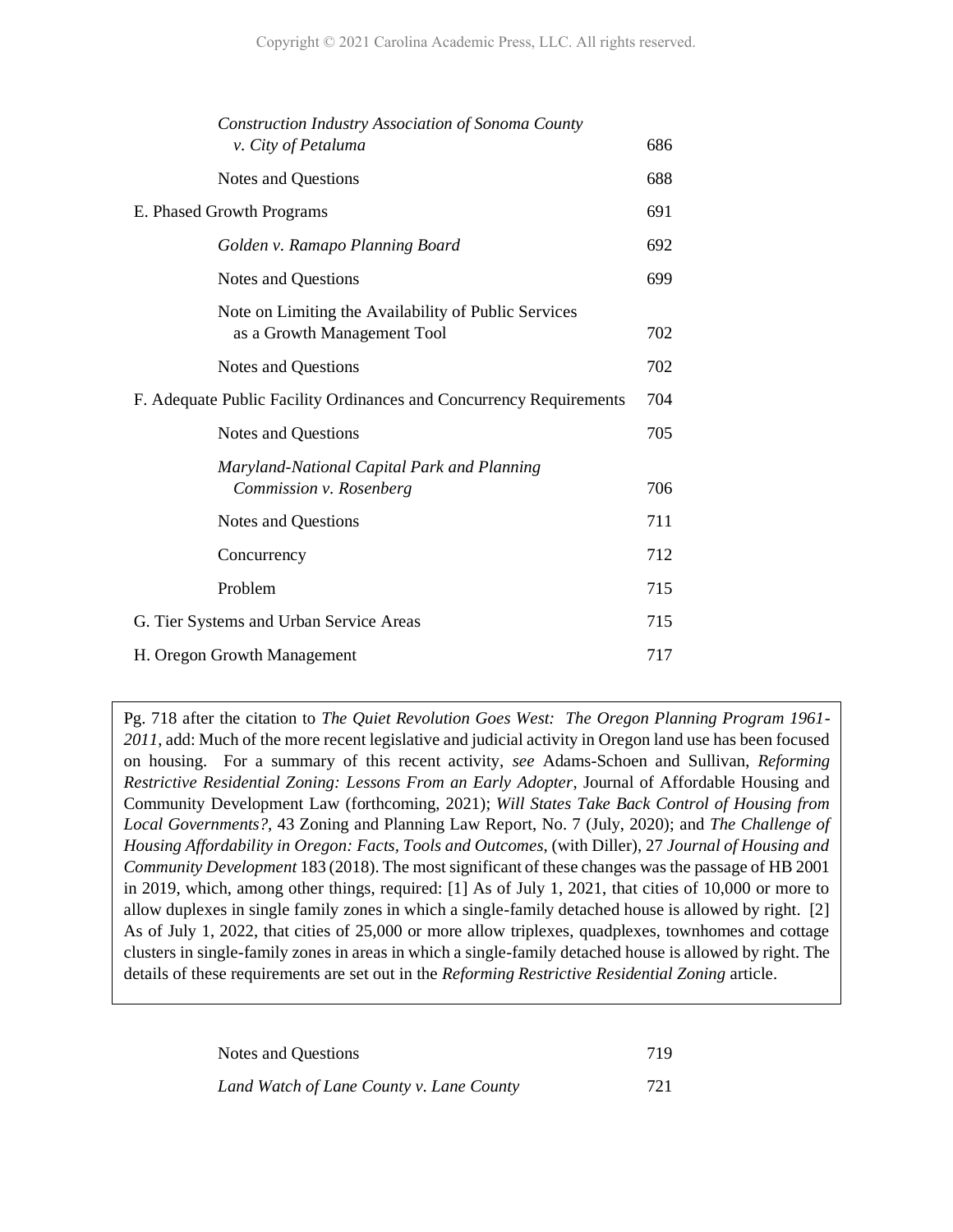| Notes and Questions                                                                         | 728 |
|---------------------------------------------------------------------------------------------|-----|
| I. Growth Management Programs in Other States                                               | 729 |
| Washington                                                                                  | 729 |
| Vermont                                                                                     | 731 |
| Hawai'i                                                                                     | 733 |
| J. An Evaluation of Growth Management Programs                                              | 734 |
| Chapter 8 · Aesthetics: Design Review, Sign Regulation, and<br><b>Historic Preservation</b> | 735 |
|                                                                                             |     |
| A. Aesthetics as a Regulatory Purpose                                                       | 735 |
| <b>Notes and Questions</b>                                                                  | 736 |
| <b>B.</b> Outdoor Advertising Regulation                                                    | 738 |
| Problem                                                                                     | 738 |
| [1] In the State Courts                                                                     | 738 |
| Metromedia, Inc. v. City of San Diego                                                       | 740 |
| Notes and Questions                                                                         | 746 |
| A Note on the Federal Highway Beautification Act                                            | 749 |
|                                                                                             |     |

Add to first paragraph, pg. 750: *See also L.D. Mgmt. Co. v. Thomas*, 456 F. Supp. 3d 873 (W.D.Ky. 2020) (striking down Kentucky state law in its entirety).

| [2] Free Speech Issues                | 750 |
|---------------------------------------|-----|
| Metromedia, Inc. v. City of San Diego | 753 |
| Notes and Questions                   | 760 |

Add to the end of Note 4 after *Thomas v. Bright*: *see also L.D. Mgmt. Co. v. Thomas*, 456 F. Supp. 3d 873 (W.D.Ky. 2020) (striking down Kentucky state law in its entirety finding on-premise v. off-premise distinction regulation fails intermediate or heightened scrutiny where off premise sign traffic impact not shown to be worse than on premise sign impact).

| A Note on Free Speech Problems with Other Types |     |
|-------------------------------------------------|-----|
| of Sign Regulations                             | 763 |
| C. Urban Design                                 | 766 |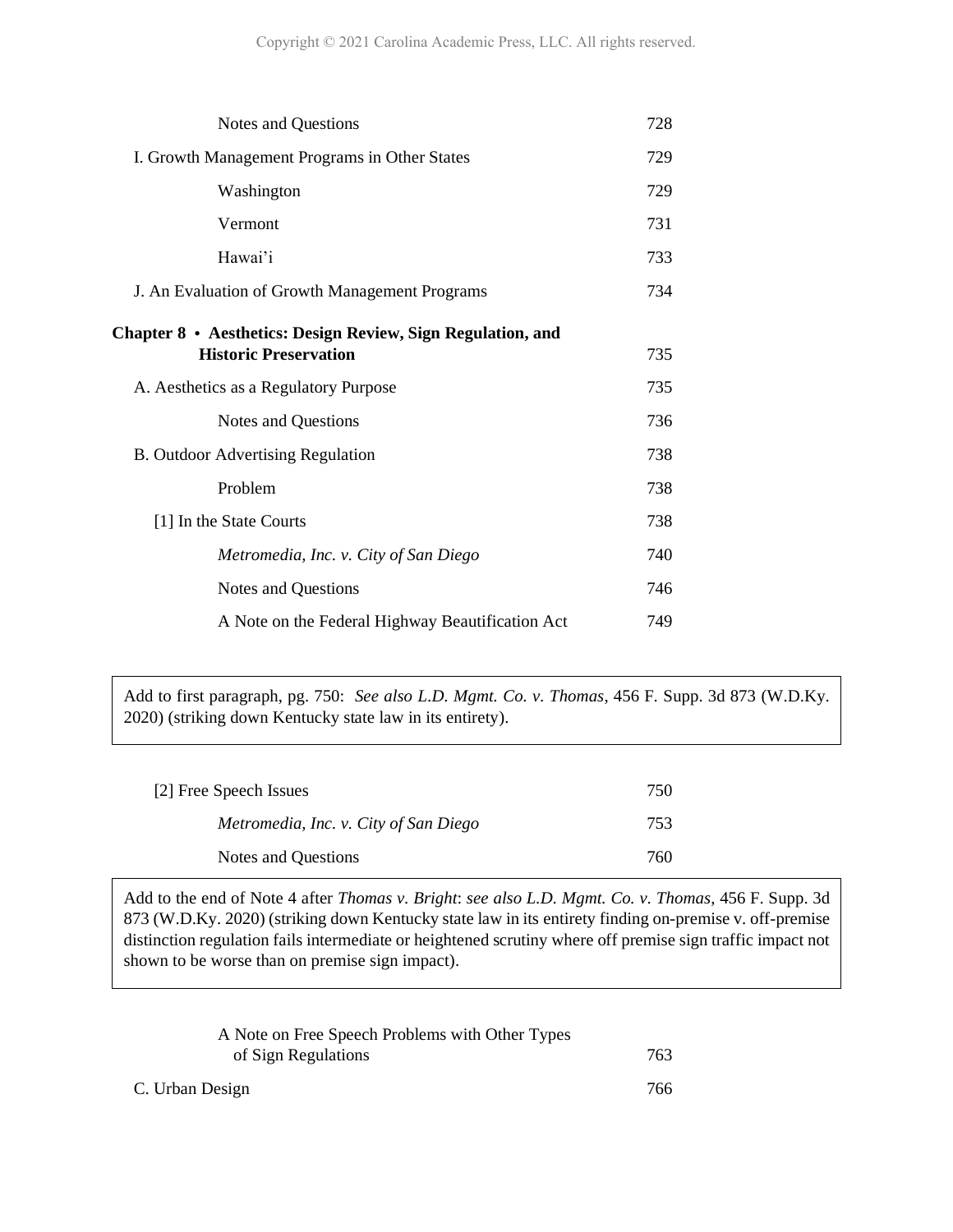| [1] Appearance Codes                | 767 |
|-------------------------------------|-----|
| State ex rel. Stoyanoff v. Berkeley | 767 |
| Notes and Questions                 | 771 |

Add to Note 1: A more recent federal case highlights the debate about the validity of aesthetic regulation within the constitutional right to free expression, due process and equal protection, with the court upholding the Town of Palm Beach design review standards for residential property. In *Burns v. Town of Palm Beach,* 999 F.3d 1317 (11th Cir. 2021), a homeowner was denied plans to tear down a beachfront residence and replace it with a mid-century modern structure twice its size. The Town's Architectural Review Commission found that the new structure was not "in harmony with the proposed development on land in the general area … (and) excessively dissimilar in relation to any other structure existing . . . within 200 feet of the proposed site" in terms of architecture, arrangement, mass and size. The homeowner claimed that the new structure was his protected means of expression, that the Town design code was void for vagueness, and that he had been intentionally treated differently from others similarly situated. Both the majority opinion and the dissent extensively reviewed the facts of the case, and despite the dissent's impassioned argument regarding architecture as expression and the need to apply strict scrutiny to the government action, the majority found that the code and its application met the judicial standards for upholding the Commission decision, especially as the new residence could not be seen because of landscape buffering.

| [2] Design Review                       | 774 |
|-----------------------------------------|-----|
| In re Pierce Subdivision Application    | 775 |
| Notes and Questions                     | 778 |
| A Note on Design Guidelines and Manuals | 781 |
| [3] Urban Design Plans                  | 783 |
| A Note on View Protection               | 785 |
| D. Historic Preservation                | 786 |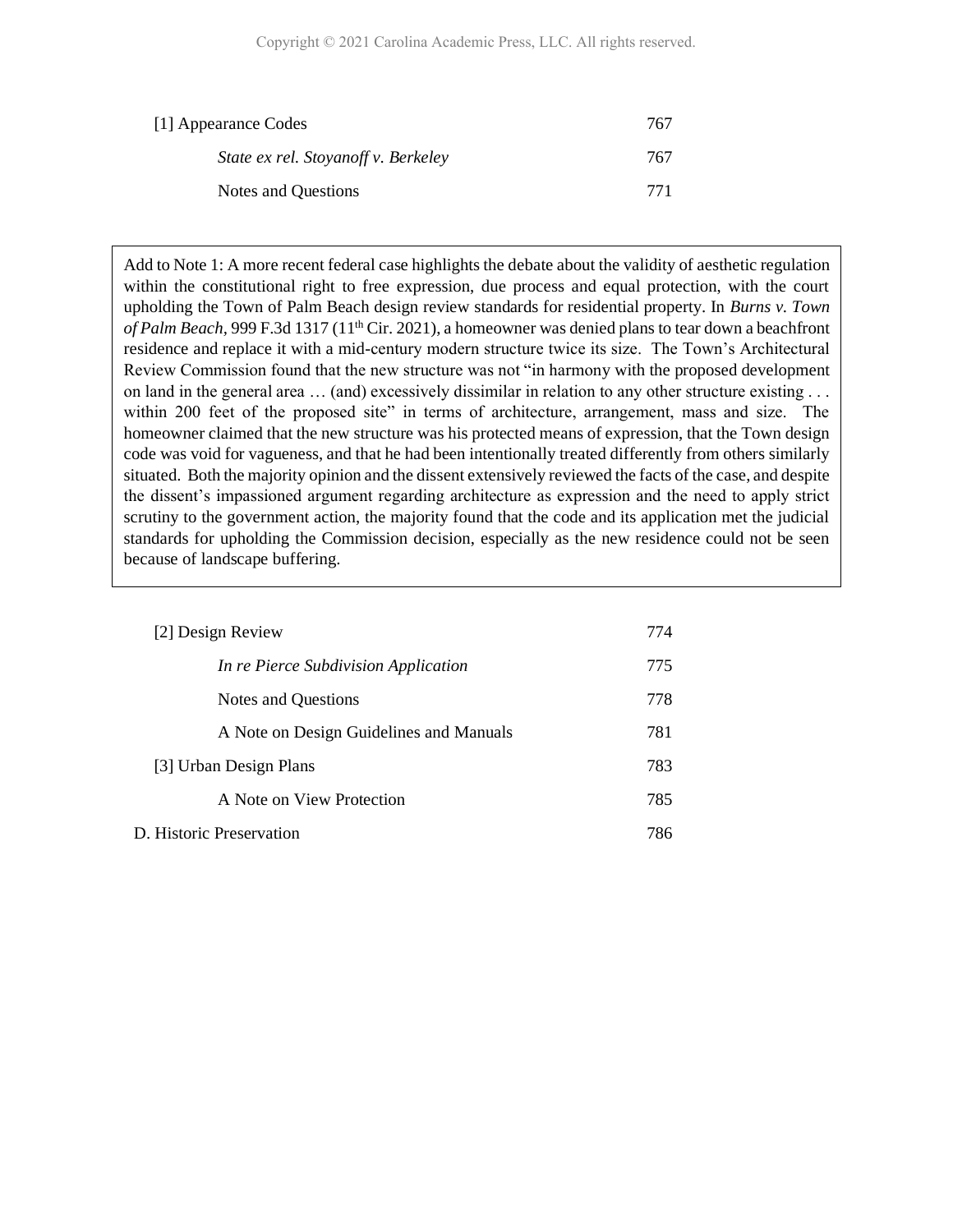Pg. 787 after *Historic preservation planning*, add a new paragraph: *Standing to Enforce Preservation Ordinances*. Historic districts and landmarks have multiplied as the cultural, economic and citybuilding importance of preservation has become evident. However, the enforcement of ordinances by private parties is difficult to achieve because courts rarely grant them special standing to sue, instead relying on the typical zoning standard that requires plaintiffs to have a direct interest, greater than that of the community at large. *See, e.g., Historic Alexandria Foundation v. City of Alexandria*, 858 S.E.2d 199 (Va. 2021) (Justice Hugo Black home; Foundation did not have standing to challenge city council decision allowing renovation of home in city's Old and Historic District. Allegations of vital interest in protecting city historic properties, ownership of property within 1,500 feet, and advocacy including award of recognition to the subject property is insufficient to establish particular harm different than what would be suffered by the public at large). *See also Gates v. City of Pittsburgh Historic Review Commission*, 2021 Pa. Commw. LEXIS 492 (June 9, 2021) (owners of property within two blocks of property within Deutschtown Historic District lack standing to challenge the neighboring property's grant of a certificate of appropriateness to alter windows; challengers is not sufficiently aggrieved when allegations do not assert direct and immediate effect but only speculative harm); *Tenth Street Residential Association v. City of Dallas*, 968 F.3d 492 (5th Cir. 2020) (neighborhood association lacked standing to challenge certificate of appropriateness for demolition of abandoned single family home in the Tenth Street Landmark Historic District, one of the few remaining Freedmen's Towns in the nation and the only remaining one in Dallas. The challenge, based on the Fair Housing Act and equal protection, alleged discrimination in city provision of services where homes in predominantly non-black historic district did not suffer the same excessive demolitions that Tenth Street suffered. The association did not allege a sufficient injury in fact based on its mission to preserve structures in the district; possible additional demolitions caused by city policy is speculative).

| Notes and Questions    | 787 |
|------------------------|-----|
| [1] Historic Districts | 788 |

Pg. 789, add to end of last paragraph: Whether the historic preservation ordinance is considered "zoning" varies from state to state, but can have relevance for some purposes, such as notice procedures and consistency with a comprehensive plan. See *Powell v. City of Houston*, 2021 Tex. LEXIS 447 (June 4, 2021) (not zoning for purposes of city charter provision requiring voter referendum for approval, but zoning for purposes of the state zoning statute requiring consistency with a comprehensive plan).

| Figarsky v. Historic District Commission         | 790 |
|--------------------------------------------------|-----|
| Notes and Questions                              | 794 |
| [2] Historic Landmarks                           | 798 |
| Notes and Questions                              | 800 |
| A Note on Federal Historic Preservation Programs | 803 |